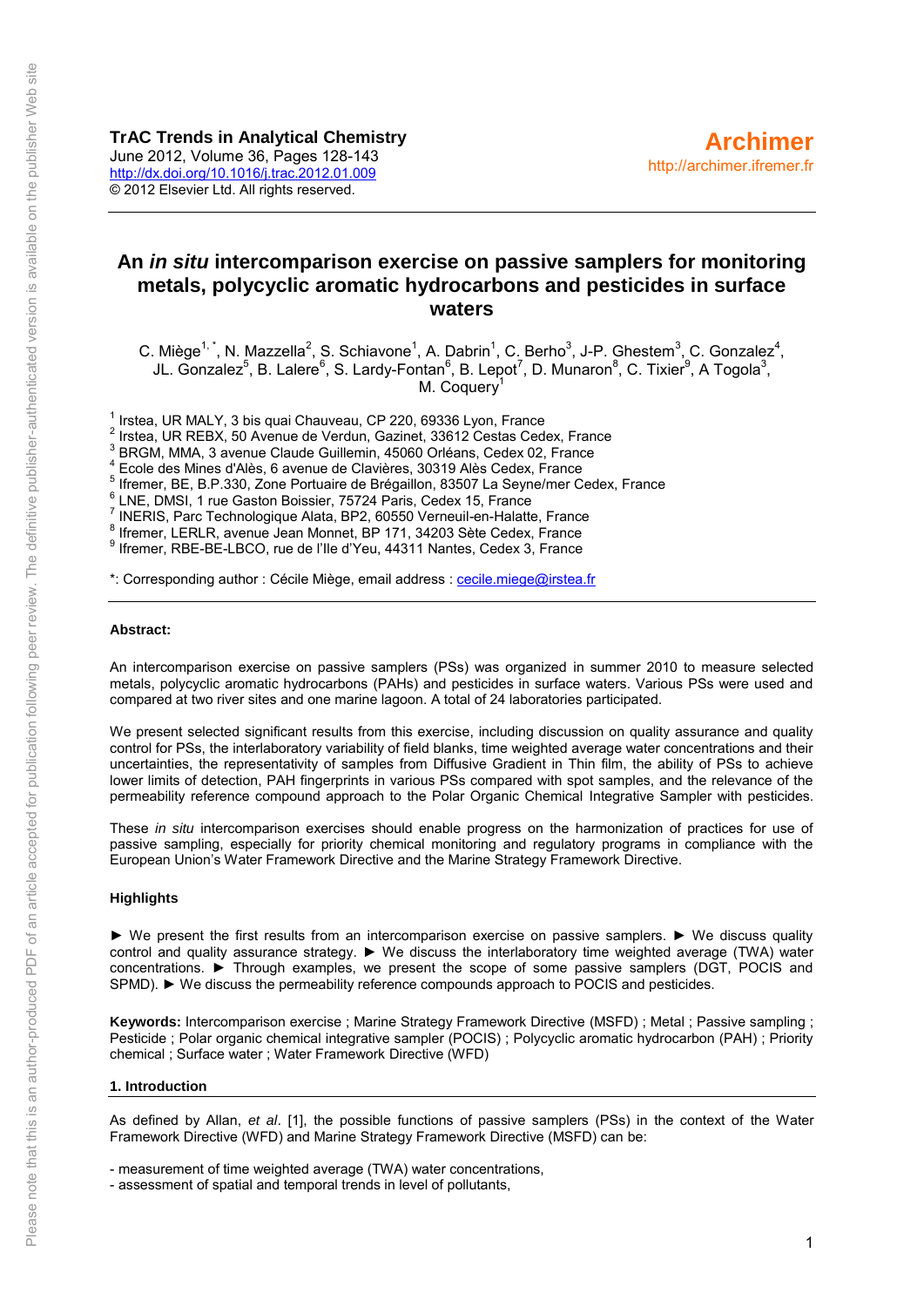- screening of pollutant for presence or absence (with improved limits of detection and quantification, LODs and LOQs),
- speciation of contaminants,
- identification of sources of pollution, establishment of pressure-impacts relationships,
- integrated assessment of pollutant load across national boundaries.

As other emerging tools (biomarkers, biological early warning systems, bioassays/biosensors, chemical and electrochemical sensors, immunoassays), PSs should have a positive influence on the future design and output of monitoring programmes, improving level of confidence in monitoring data in comparison with conventional spot sampling [1].

However, passive sampling implementation by a non-expert public relies on mastering and understanding of their inherent capabilities and limitations. Therefore, the scientific community needs to clarify some points to allow these tools to be more widely used within monitoring programmes, such as the use of PRC (performance reference compounds), optimum exposure duration, influence of seasons and of biofouling and physico-chemical characteristics of aquatic systems on the pollutant accumulation and resulting TWA concentrations [2]. Another crucial point is to enable the use of passive sampling to contribute to the detection of peaks of concentrations during short but significant pollution events (e.g., flood events, storm events, accidental punctual loads of pollutant). Indeed, better knowledge is required on the lag observed between the appearance of a peak of contaminant concentration in water and its detection by a PS [1]. Quality assurance and control (QA/QC) procedures (validated and standardized methods), the demonstration of comparability with existing methods and further validation of calibration procedures are also required. Because of the difficulty to develop certified passive samplers, there is a need for new OA/OC approaches; this could involve the use of reference sites or the need of interlaboratory exercises. Also, as there is a large diversity of commercially available as well as home-made PSs, it is necessary to put in perspective which PS is suitable for a given application. Eventually, since the pollutant fraction sampled by PSs could be different from that measured using spot sampling, it might be important to rethink the definition of WFD Quality Standards (EQSs) to be compared with the PS data [3, 4].

Hence, there is a need for organizing intercomparison exercises, including codeployments of different PSs in waters, to help the scientific community to find the best solutions on still unanswered crucial questions [2]. Very few *in situ* intercomparison exercises on PSs have been performed until now. Allan *et al*., [5] tested the performance of 7 PSs (non polar Chemcatcher, low density polyethylene membranes - LDPE, 2 versions of membrane enclosed sorptive coating - MESCO, silicone rubber SR (i.e. PDMS sheet), and semi permeable membrane device - SPMD) for the monitoring of polycyclic aromatic hydrocarbons (PAHs), polychlorinated biphenyls (PCBs), hexachlorobenzene and dichlorodiphenyldichloroethylene (p,p'-DDE) in the river Meuse (The Netherlands). They compared PRCs rate of dissipation, mass of analytes accumulated and TWA, concentrations. Despite different methods of calculation, relatively consistent TWA concentrations were obtained (standard deviation of log-transformed TWA concentration varying up to 2 units). Through the comparison with institutional WFD monitoring (i.e., spot sampling 12 times per year) and with EQSs, Allan *et al*., [5] concluded on the usefulness of the TWA concentration obtained with all tested PSs for all studied pollutants. Lohman *et al.* [2] recently suggested to use PSs (with a preference for LDPE) for monitoring persistent organic pollutants (POPs) as a global tool at background sites instead of sentinel biological species. *In situ*, the use of PSs ensured statistically comparable results. They allowed to obtain enrichment factors of POPs up to  $10<sup>4</sup>$  compared with spot waters samples [2]. To our knowledge, no results on intercomparison exercise have been published to date on POCIS (Polar Organic Chemical Integrative Sampler). The use of Diffusive Gradient in Thin Film (DGT) and Chemcatcher (configured for metals) provided robust mapping of metal concentration in the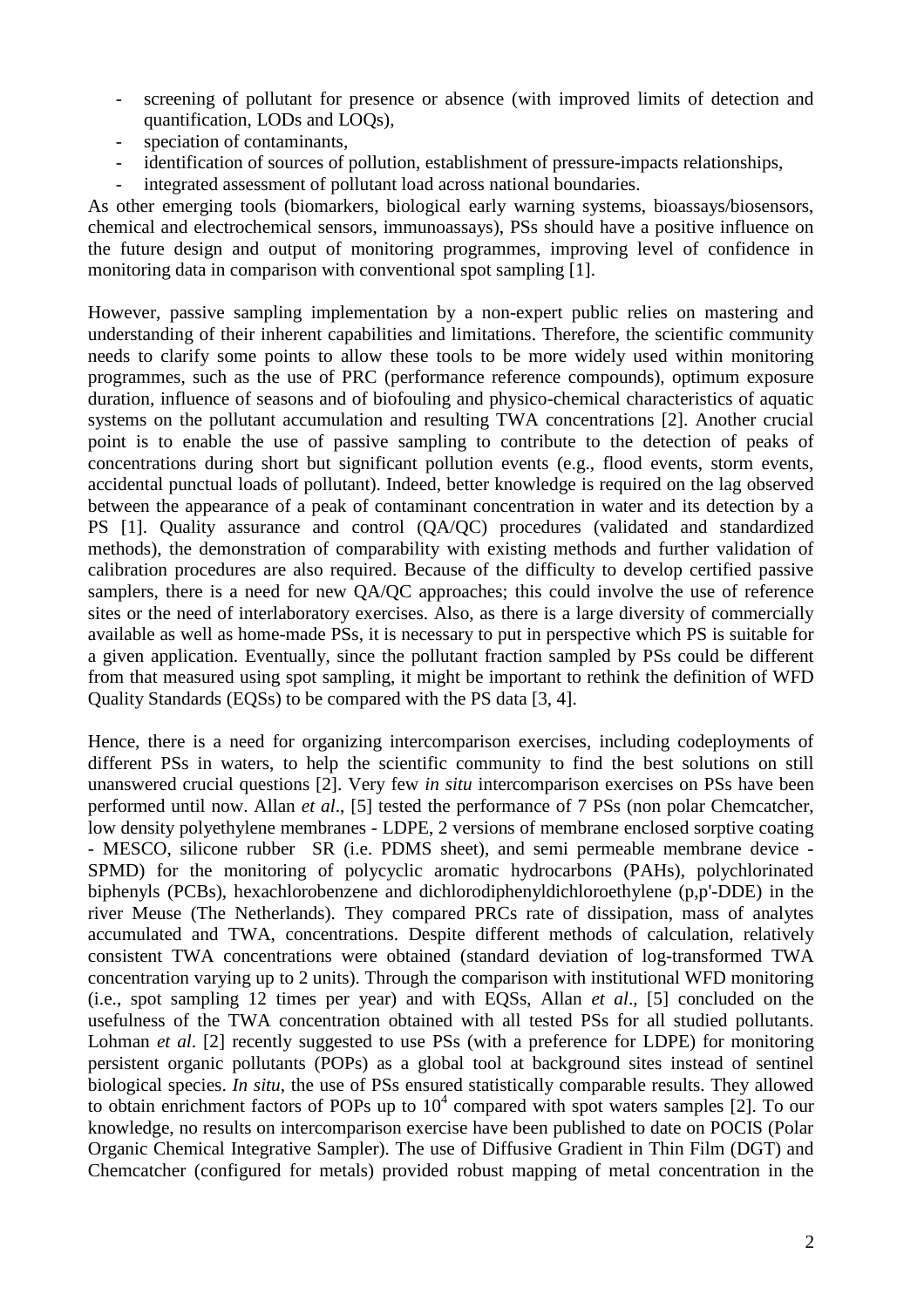Aller river system (basin of the River Weser, North Germany), characterized by marked spatial variations [6]. It proved also promising for monitoring long term changes in metal concentration, by reducing the error associated with environmental variability when compared with spot sampling on a monthly basis. TWA concentrations for the 2 PSs were consistent for all metals tested (Ni, Cu, Zn, Cd and Pb), with the exception of Pb, for which Chemcatcher calibrations were associated with high uncertainties (TWA concentration with RSD up to 100%). It is hazardous to compare TWA concentrations for metal concentrations with spot sampling, since they concern different fractions of dissolved metals (total dissolved versus labile fraction, respectively). Nevertheless, a very good agreement was found between TWA concentrations and dissolved Cd and Zn concentrations determined with spot sampling on the Meuse River (Netherlands) [1], while PSs systematically underestimated filtered concentration of metals (Cd, Cu, Zn, Pb, and Ni) on the Oker and Aller river (Germany) [6].

In the context of a scientific collaboration between expert laboratories, an intercomparison exercise on various PSs was organized in summer 2010 by French public institutions belonging to the French reference laboratory for water monitoring, AQUAREF (www.aquaref.fr). The general objective of this study was to assess the potential function and the efficiency of PSs for priority pollutants monitoring in surface and coastal waters in the context of the WFD and MSFD. More specifically, the goals were: (i) to evaluate the comparability and variability of measurements of selected priority substances with PSs, (ii) to evaluate the suitability of these samplers implemented in different aquatic environments to sample selected substances, and (iii) to demonstrate the applicability of such tools to water basin managers and routine laboratories. Since various types of PSs are available, there is no detailed guideline for their use and such tools are not mastered by routine laboratories, this intercomparison exercise was only proposed to laboratories already experimented with at least one type of PS; and this exercise was conducted by letting these expert laboratories perform as they were used to. Hence, we let participants implement their known PSs, using their own methodology/approach for the deployment, the analytical treatment and the calculation of TWA concentrations.

In this paper, we present selected significant outputs from this exercise, including the information on the various analytical and data treatment strategies followed by participants to obtain TWA concentration; we also discuss on QA/QC procedures for PSs, the interlaboratory variability of PS field blanks, TWA concentrations and its uncertainty, the representativity of DGT samples, the ability of PSs to improve LOQs, PAH fingerprints in various PSs and compared with spot samples, and the relevance of the PRC approach for POCIS with pesticides.

### **Experimental section**

### *24 expert laboratories with various exposure and analytical strategies and PSs:*

24 laboratories participated to this intercomparison exercise: ALS Scandinavia AB (SW), AZTI-Foundation (ES), BRGM (FR), Cefas (UK), Irstea/Cemagref (FR, of Bordeaux, Lyon and Paris), Deltares/TNO (NL), Ecole des Mines d'Alès (FR), EDF R&D/LNHE (FR), Environment Agency, National Laboratory Service (UK), IFREMER (FR, of Nantes, Sète and Toulon), Labaqua (ES), LEESU (FR), EPOC-LPTC (FR), Marine Scotland - Science (UK), NIVA (NO), T. G. Masaryk Water Research Institute, Public Research Institution (CZ), UFZ - Department of Ecological Chemistry, Helmholtz Centre for Environmental Research (DE), University of Cagliari (IT), University of Rhode Island (USA) and Water Research Institute (SK).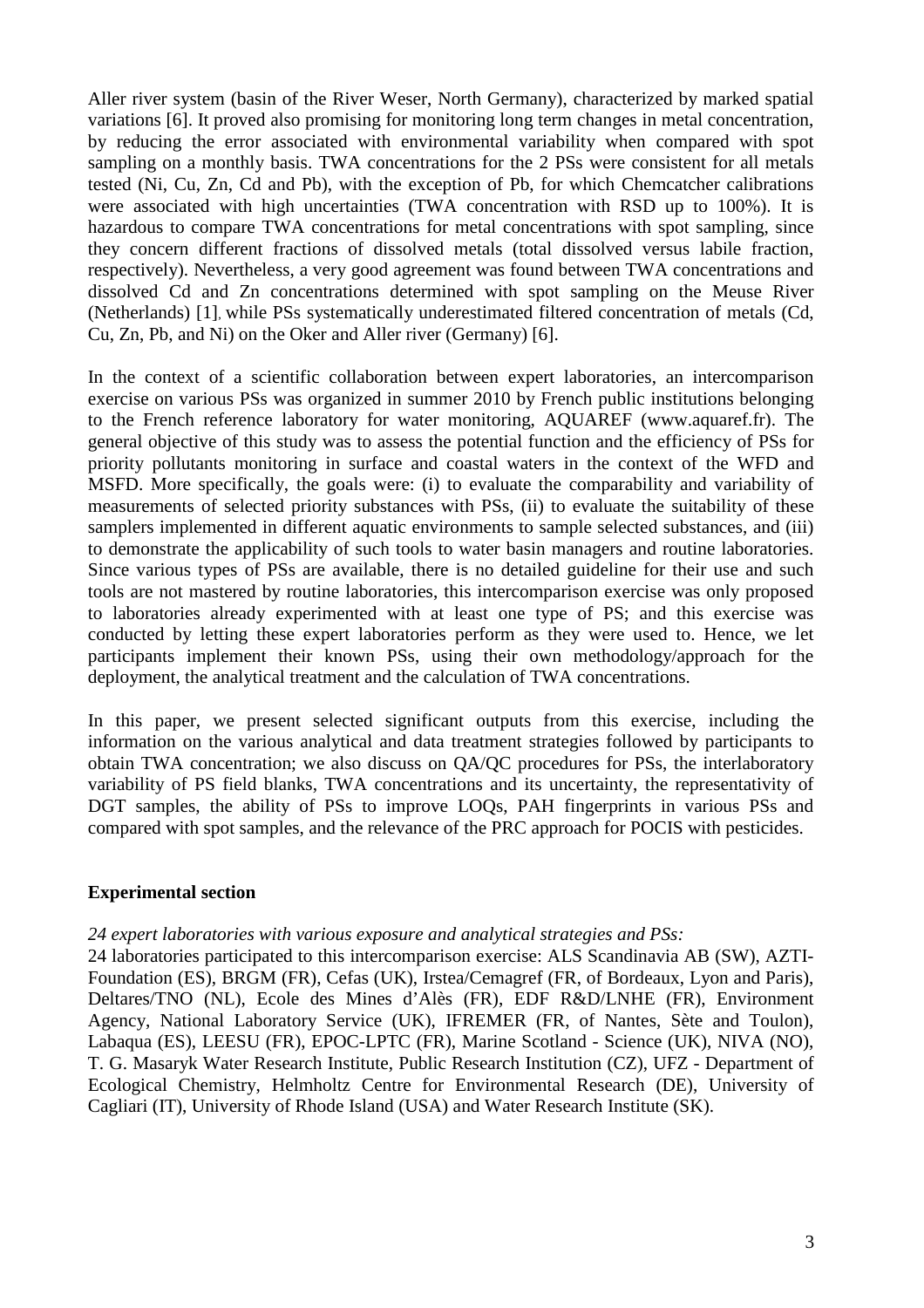The tested PSs were the following: POCIS, SPMD, membranes (LDPE, SR), SBSE (Stir Bar Sorptive Extraction), polar and non polar Chemcatcher, MESCO (Membrane-Enclosed Sorptive Coating) for organic contaminants; and DGT and Chemcatcher for metals.

Each laboratory was asked to implement its studied PSs using its own methodology/approach for the deployment, the analytical treatment and the calculation of TWA concentrations. The various strategies and PSs used are summarized in **Table 1**.

## *Technical prescriptions:*

### *32 target substances:*

We studied 32 molecules among which 8 metals (Cd, Ni, Pb, Zn, Cu, Mn, Co, Cr); the 16 EPA priority PAHs (naphthalene, acenaphthene, acenaphthylene, anthracene, phenanthrene, pyrene, fluoranthene, fluorene, benzo(a)pyrene, chrysene, benz(a)anthracene, benzo(b)fluoranthene, benzo(k)fluoranthene, benzo(g,h,i)perylene, dibenz(a,h)anthracene, indeno(1,2,3-cd)pyrene); and 9 pesticides (acetochlor, S-metolachlor, 5 WFD priority substances, i.e., alachlor, atrazine, diuron, isoproturon, simazine and 2 atrazine metabolites, i.e., desethylatrazine, deisopropylatrazine).

### *Planning, sites and exposure strategy:*

Trials were conducted on 2 rivers, the Charente River, Beillant, France, from 27th of May to 10th of June and the Rhône River, Ternay, France, from 17th of June to 8th of July; and at one marine site, the Thau Lagoon, Hérault, France, from 27th of April to 18th of May.

Sampling campaigns were organized for the measurement of metals at Thau and Ternay sites, PAHs at Thau and Ternay sites, and pesticides at Thau and Beillant sites. Exposure durations were set at 7 days for metals, 14 days for pesticides and 21 days for PAHs.

PSs were exposed in triplicates and field blanks (i.e., PS brought to the field but not exposed in waters) were used. A reference standard solution (OC solution) was used to evaluate the accuracy and uncertainty of the analytical step. Because of the design of the trial, implementation of QC based on reference PSs (spiked and then distributed to all participants) was not technically possible (too many different PSs studied).

For metals, the reference values in the QC solution for the elements Cd, Cr, Cu, Ni, Pb and Zn were obtained by the method of isotope dilution (2 isotopes/metal). This method is not applicable to Mn and Co as they only have one isotope; for those metals, the standard addition method was used. The implemented instrumental technique was ICP-MS. The uncertainty corresponds to the uncertainty of the analytical method implemented and the repeatability of the measurement process. The stability of prepared solutions (assessed over the entire test period, 4 months) was tested and changes in concentration found negligible; thus, it was not taken into account.

The reference values of concentrations for PAHs and pesticides (see the list of target molecules in Table 2) in the QC solution have been certified thanks to the method of isotopic dilution associated to gas chromatography coupled to mass spectrometry (ID / GC-MS) for PAHs, and liquid chromatography coupled to tandem mass spectrometry (ID / LC-MS-MS) for pesticides, as well as strong metrological procedures. When possible, the achievement of traceability was performed by the implementation of certified reference materials (for PAHs: SRM 1647e, SRM 1597; for atrazine: GBW (E) 060615). Reference values and associated uncertainties were attributed to each PAH and pesticide considering the analytical uncertainty, the inter vials uncertainty and the uncertainty associated to sample instability (assessed over the entire test period, 4 months).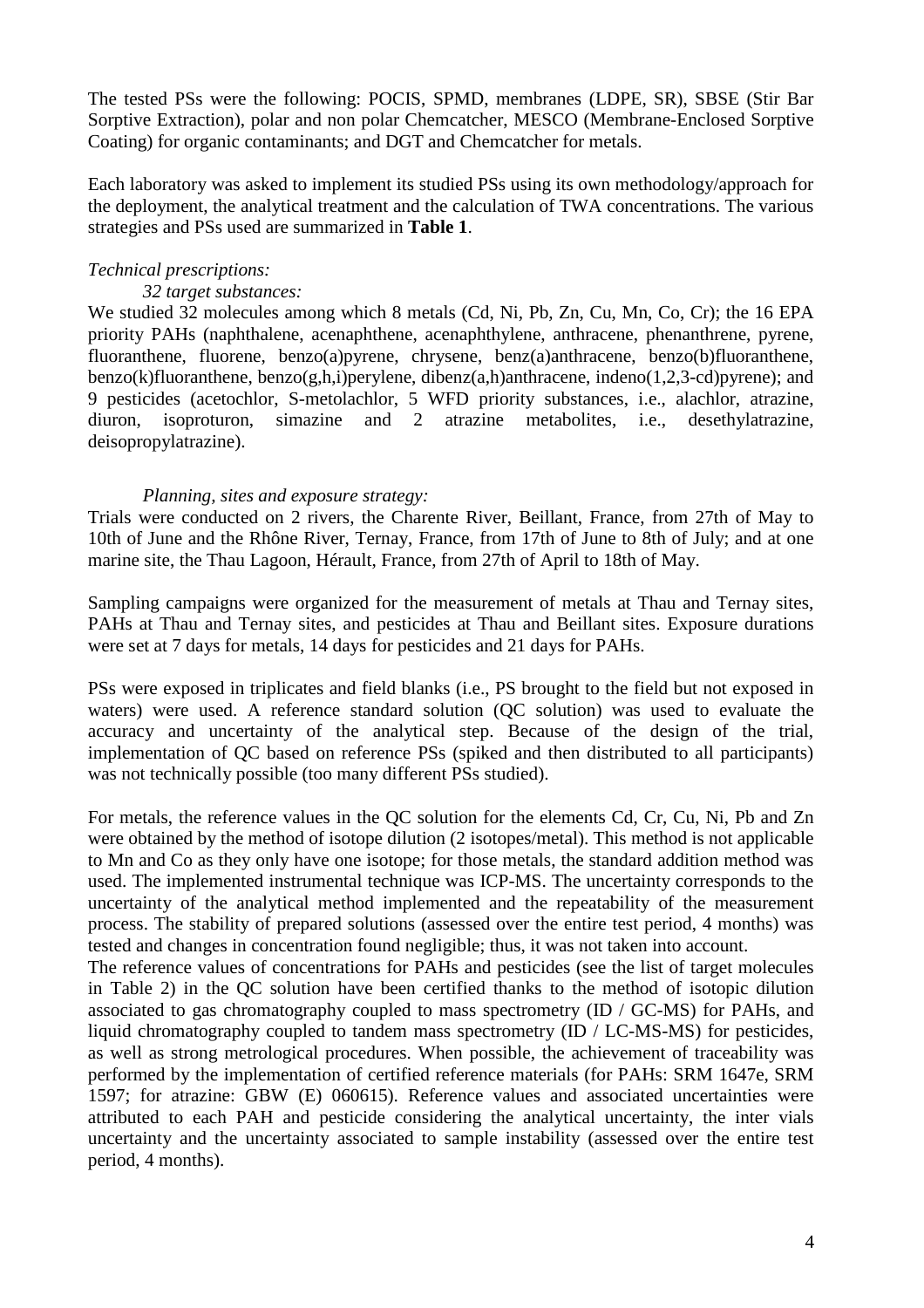To enable the comparison of integrative sampling with spot sampling, 6 central laboratories were in charge of the analysis of target molecules in spot surface water samples collected at regular intervals during the campaigns. Moreover, to enable a thorough interpretation of passive sampling results, physico-chemical parameters (i.e., pH, suspended matter, ionic composition, conductivity, dissolved and total organic carbon, temperature, water velocity, pluviometry, water flow; and also dissolved oxygen and salinity for Thau only) were determined in surface waters at each studied site. These data are compiled and available in **Supplementary material**.

## *Statistical data treatment:*

The methodology applied for the QC solution is the robust statistical method according to ISO standard 5725-5 [7]. The principle of this method is to calculate statistical parameters from all participants data (i.e., no outlier is eliminated from the dataset even if the data could be considered as outliers by Cochran or Grubbs tests). Such statistics are based on the population ranks and are more suitable for small populations and a limited number of replicates. They consider all the data, with a minimization of the weight for outliers. As a result, a robust mean value and its uncertainty are provided for each substance.

Various statistical treatments were applied and compared on the TWA concentration data obtained with exposed PSs. Indeed, we calculated mean and standard deviation, obtained with (i) classical method, according to ISO standard 5725-2 [8], on all data (no outlier eliminated); (ii) classical method, according to ISO standard 5725-2 [8], on data after elimination of outliers identified by Cochran and Grubbs tests on QC data; (iii) robust method (no outlier eliminated) according to ISO standard 5725-5 [7]. Pearson test was processed to compare DGT based TWA concentrations from each laboratory with their respective field blanks concentrations. Mann-Withney test  $(p=0.05)$  was processed to compare TWA concentrations of diuron at Thau obtained with POCIS with the use or not of deisopropylatrazine-*d5* (DIA-*d5*) as PRC.

### **Results and discussions**

In the following parts, we present selected meaningful results that allow to put in light several crucial questions still unanswered, to illustrate advantages and drawbacks of passive samplers and to define their potential, especially for priority chemical monitoring and regulatory programs in compliance with the WFD and MSFD.

### *Results on laboratory quality controls and discussion on QA/QC procedure for PS:*

Results from statistical treatment on QC data for PAHs and metals at Ternay site, and for pesticides at Beillant site are compiled in **Table 2**.

Accuracy can be evaluated for each substance by the equation: (robust mean value x 100) / reference value (data not shown in Table 2). When comparing the reference value obtained on the QC solution with the robust mean (and the associated uncertainty), we note that accuracy and uncertainty of measurements were better for metals analysis than for organic molecules analysis. For metals, accuracy varied from 91% for Ni to 123% for Zn. Nonetheless, for metals, the most critical pollutants were Zn, Cr and Ni (with relative standard deviations on robust mean - RSDof 24, 22 and 16%, respectively). For organic molecules, accuracy varied from 98% for deisopropylatrazine and isoproturon to 141% for acetochlor. RSD on robust mean ranged from 17 to 47%, with higher values for atrazine, simazine, benzo(g,h,i)perylene and indeno(1,2,3cd)pyrene. For some compounds such as atrazine, acetochlor, benzo(a)pyrene, zinc, a lack of accuracy was shown (no overlap between the reference value ± uncertainty and the robust mean ± uncertainty). Yet, no relationship could be found between the quality of measurement, the analytical methods and the quantification approach implemented.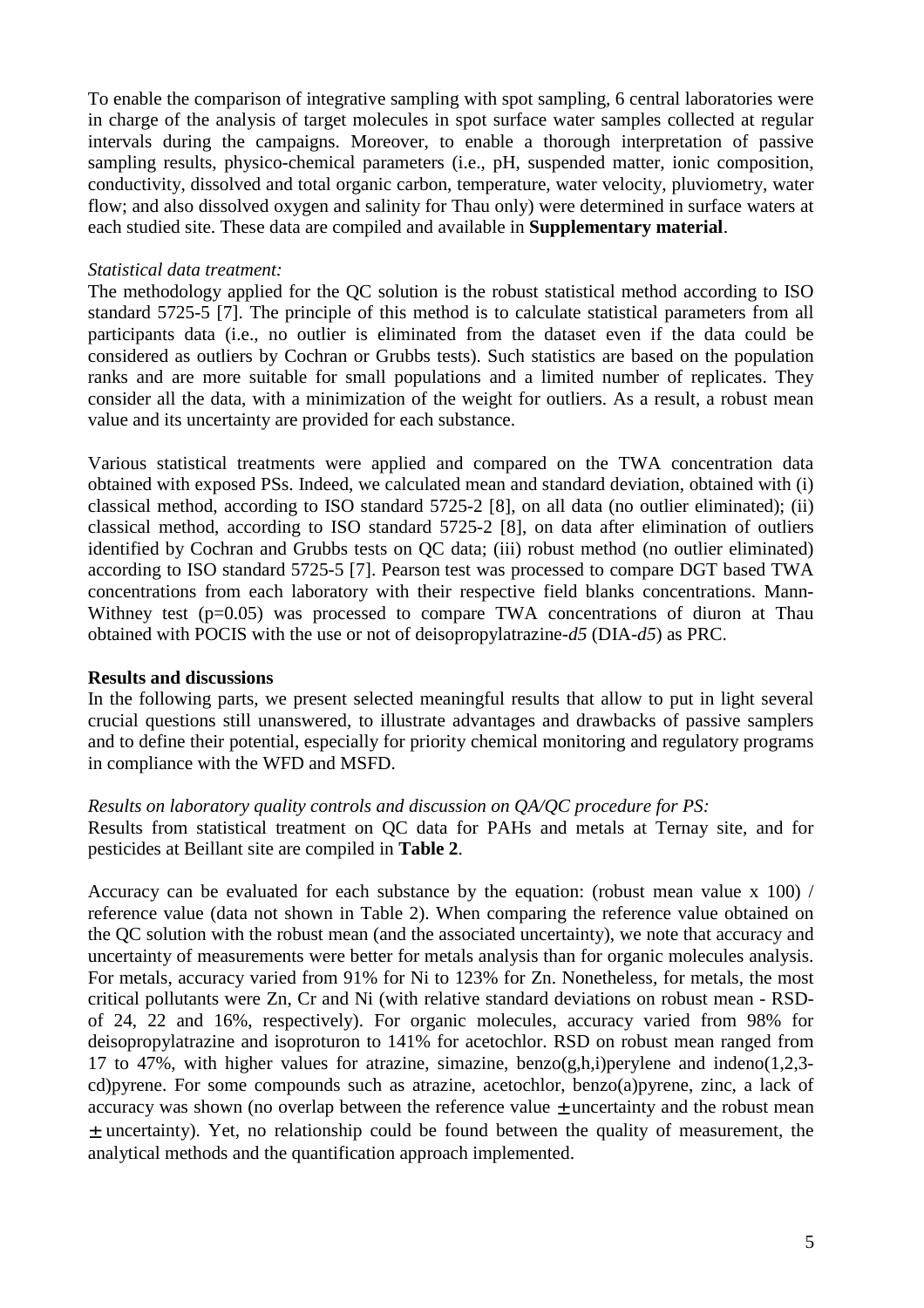The implementation of QCs such as reference solution (or reference value) for the evaluation of instrumental analysis is needed when organizing intercomparison exercises to ensure the basis of the comparability of measurements. However, it is clear that those are not sufficient and that reference or certified PSs would still be needed to take into account the overall laboratory aspects for PSs analysis (i.e., conservation, extraction, purification and analytical steps). Because of the specificities of PSs approaches, new QA/QC procedures need to be proposed to take into account the field deployment steps.

### *Discussion on PS field blanks:*

For some metals, DGT field blanks showed a great variability between the participants. Indeed, at Ternay site, several participants reported field blanks in the same range or above robust TWA concentrations for Cd, Cr and Zn (**Figure 1**); also at Thau site, for several participants, fields blanks were in the same range or above TWA concentrations for Cr, Pb and Ni (data not shown). Despite this high contribution of field blanks compared with TWA concentrations, only two laboratories at Ternay and one at Thau subtracted field blanks from TWA concentrations. Besides, the comparison between TWA concentrations from each laboratory with their respective field blanks concentrations (**Figure 1**) showed a significant positive linear relation for Cr (r = 0.78, p < 0.05) and for Zn (r = 0.84, p < 0.05) at Ternay. Despite a smaller data set (n=5) at Thau site, a significant positive linear relation was also found between field blanks and TWA concentration for Ni ( $r = 0.98$ ,  $p < 0.05$ ) and Cr ( $r = 0.99$ ,  $p < 0.05$ ). This suggests that for these metals, contaminated field blanks are partly responsible for the uncertainty of TWA concentrations.

For organic contaminants (data not shown), the situation for field blanks appeared highly contrasted. Concentrations of pesticides measured in all field blanks were below limits of quantification. For PAHs, blank results depended on the nature of PAH, the laboratory and the site. For instance, the concentrations of benzo(k)fluoranthene, chrysene and anthracene measured in field blanks were homogeneous and non significant (i.e., background contamination) at both sites; quite the opposite, those of phenanthrene, naphthalene, pyrene and benzo(a)pyrene might represent up to 90% of the TWA concentrations, and in some cases, it may exceed it (up to 8 times for 1 laboratory with naphthalene at Thau). At this stage, no clear relationship with the type of PS, the site, the laboratory, the analytical methodology or the laboratory accuracy (as evaluated by the QC standard solution) could explain this contamination.

As laboratory blank results were not specified by the participants; we cannot check if the observed contamination of field blanks originated from laboratory steps or from field exposure. In further studies, data treatment on both laboratory blanks and field blanks would allow to assess the contamination origin. Nonetheless, these results demonstrated that PS manipulation is critical for some metals (i.e. Cd, Cr, Pb and Zn) and PAHs (i.e. phenanthrene, naphthalene, pyrene and benzo(a)pyrene), requiring to work in very clean conditions in order to not compromise micropollutant measurements in surface waters via passive sampling.

# *Evaluation of TWA concentration with PSs:*

### *Statistical data treatment:*

Results on mean and standard deviation of TWA concentration concerning PAH and metals at Ternay, and pesticides at Beillant (all PSs considered together for each chemical family/site) are reported on **Figure 2** and in **Table 3** (columns 2 to 7).

As shown on **Figure 2**, calculated TWA concentration means and standard deviations for PAHs, metals and pesticides are quite similar when using data from all participants or only data obtained after elimination of laboratories displaying QC outliers (e.g., 3 participants among 12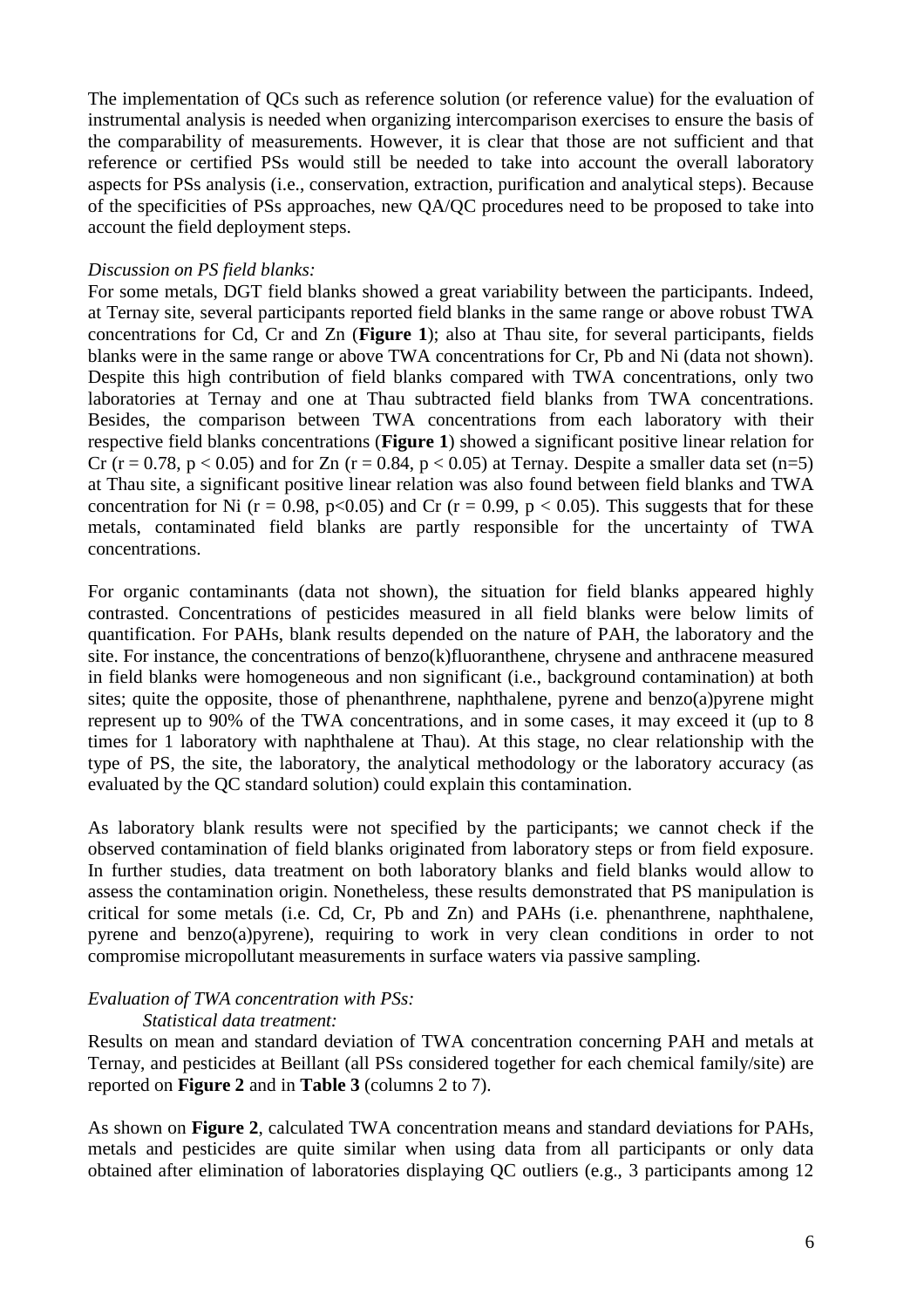were not considered for atrazine/POCIS). In contrast, except for naphthalene and diuron, the robust statistical approach tends to decrease TWA concentration means and standard deviations. For the rest of this part, and because it is more suitable for small populations, we chose to use robust statistical treatment (no outlier eliminated).

### *TWA concentrations of PAHs, pesticides and metals (whatever the PS):*

At Ternay, for metals, the RSD of TWA concentration after robust statistic approach were below 79%, except for Cr (93%) and Pb (112%) **(Table 3**, column 6). For organic micropollutants, RSD were lower than 104%, except for acenaphthylene (130%), atrazine (111%) and desethylatrazine (111%). These results are very satisfying considering the various PS tools, laboratories, analytical strategies, and the higher analytical uncertainties generally observed for organic than for inorganic micropollutants. Unfortunately, it is difficult to discriminate the variability origin (analytical, PS tool or method for TWA concentration calculation) responsible for the higher uncertainty obtained for Cr, Pb, acenaphthylene, atrazine and desethylatrazine. At Thau, RSD were similar for most substances  $\langle \langle 77, 9 \rangle$  for metals,  $\langle 104, 9 \rangle$  for organics) but higher values were observed for Zn  $(85 \%)$ , Cd  $(92 \%)$ , acenaphthylene  $(149 \%)$  and indeno(1,2,3-cd)pyrene (112 %).

At Ternay, TWA concentration of metals decreased in the following order: Mn  $> Zn > Ni$ , Cu  $>$  $Cr, Pb > Co > Cd. TWA concentrations obtained by robust statistical approach ranged from$ 3.48  $\mu$ g/L for Mn to 0.005  $\mu$ g/L for Cd. At Thau site, TWA concentrations were similar, except for Cd that showed higher TWA concentration (0.021 µg/L); this was probably linked to Cd desorption from particulate phase and chloro-complexation in dissolved phase within the lagoon (high salinity). For organic micropollutants, TWA concentration ranged from 0.4 to 36 ng/L for isoproturon and desethylatrazine at Beillant, from 0.008 to 9.5 ng/L for dibenz(a,h)anthracene and naphthalene at Ternay, and TWA concentration were below 2 ng/L for PAHs at Thau.

Comparison of TWA concentration with concentration obtained with spot sampling must be cautiously done. This will be further discussed in the following parts. Anyway, the robust means and standard deviations of TWA concentration obtained with the PSs were comparable to the results obtained with the average spot sampling concentrations (**Table 3**). Such results highlight the interest of passive sampling techniques for the ultra-trace analysis of the selected pollutants.

### *Comparison of TWA concentrations according to the type of PS:*

**Figure 3** presents the TWA concentrations obtained for each laboratory and compared with the robust mean TWA concentrations obtained from all laboratories. This figure also displays outlier laboratories identified by Grubbs or Cochran tests for QC and TWA concentration data.

For PAHs at Ternay site, the robust mean TWA concentration obtained with SPMD was most of the time higher (but in the same range of concentration, except for acenaphthylene) than the robust mean TWA concentration calculated using all PSs data (**Table 3**). This can be explained by significant higher TWA concentrations obtained with SPMD for a group of 3 to 4 laboratories. Indeed, among the 12 participants using SPMD to quantify fluoranthene, the results of 3 of them were not within the robust mean TWA concentration ± standard deviation interval (**Figure 3A**); similarly, 2 participants among 10 reported values outside the robust mean interval for benzo(a)pyrene (**Figure 3B**). Three participants using SR and 5 participants using LDPE reported satisfying results for fluoranthene and benzo(a)pyrene.

Concerning pesticides, some outliers were identified for the passive sampling of atrazine (**Figure 3C**) and metolachlor (**Figure 3D**) at the site of Beillant. Indeed, according to Cochran test, a high variability was observed for these 2 pesticides for the participant using SR. Hence, SR did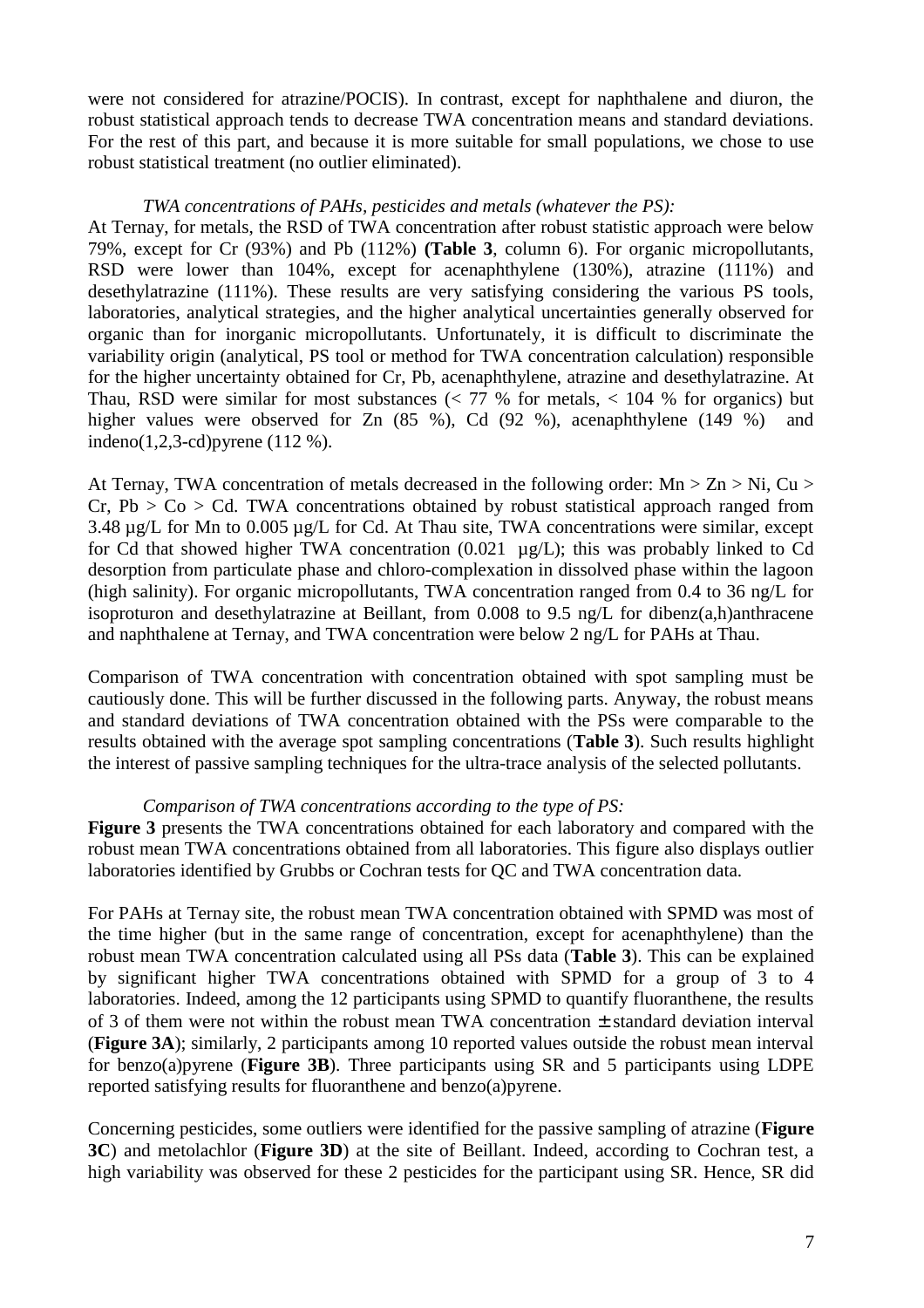not appear suitable for the passive sampling of polar chemicals; this observation is in good agreement with the theoretical sampling range of devices based on PDMS material [9-11]. Moreover, the robust means considering only the POCIS results were very close to those calculated for all PSs (idem for the associated standard deviations), (**Table 3)**. All these pesticides are hydrophilic (i.e.,  $\log K_{ow} \leq 3.2$ ) and these results are consistent with the expected performances of POCIS [12-14]. To note, most participants used the POCIS with pharmaceutical configuration (i.e., Oasis HLB sorbent as receiving phase).

Results obtained on metals with DGT "open pore" and "restrictive" showed similar TWA concentrations at Ternay and Thau sites. Indeed, calculated concentrations from the 2 "restrictive" DGT were included within the uncertainty of the results reported with DGT "open pore". Therefore, this suggests that (i) these two kinds of DGT did not allow discriminating labile metals and metals complexed with large colloids, or (ii) these metals were mainly represented by inorganic metal forms and by small inorganic or organic complexes at the 2 sites. In most cases, TWA concentrations, which were significantly higher for 2 or 3 laboratories (e.g., Cd and Pb, **Figure 3**), were linked to a higher variability of the measurement (DGT triplicates). In other cases (i.e., Mn, Co, Cu, Ni, Zn and Cr), higher TWA concentrations could be linked to analytical problems, as identified by QC outliers. Some of the variability might originate from insufficient blank control. At Ternay site, only one participant deployed a Chemcatcher. This participant reported results for Cd, Pb, Zn and Ni only, and TWA concentrations were often higher than TWA concentrations obtained with DGT sampling. Despite satisfying QC results for this laboratory and because of a lack of comparison data for Chemcatcher, it is not possible to conclude on the relevance of Chemcatcher compared to DGT to measure metals in aquatic environments. No Chemcatcher were deployed at Thau site.

To conclude on the evaluation of TWA concentrations, it is difficult to statistically compare the performances of the various PS because each PS was not represented by the same number of laboratories. Nonetheless, all PSs allowed to obtain TWA concentrations with an uncertainty generally below 100%, which is very satisfying considering the low micropollutant concentration levels, the diversity of PSs, laboratories, and measurement (sampling and analytical) strategies.

### *Comparison of concentration uncertainties obtained with passive sampling and with spot sampling - the example of pesticides with POCIS:*

As reported by Allan et al. [1], the evaluation of uncertainties for contaminant concentrations is generally only based on the sample extraction and analytical procedure, and does not take into account the sampling steps. Furthermore, uncertainties associated with PS technique are not really documented. The vast majority of studies related to PS of polar chemicals mentioned the use of replicates (n=2, 3 or 5) during laboratory calibrations or *in situ* deployments [12, 14, 16- 18]. However, it is regrettable to note that the uncertainty evaluation is reduced to the calculation of standard deviations only. Besides, RSDs reported in different studies are highly variable, ranging from about 20-30 % [12, 19] to 150 % [14, 20, 21] for polar chemicals and devices like POCIS and Chemcatchers.

For the first time, this intercalibration study provided some interesting results as regard to the uncertainties of the TWA concentrations obtained with various PSs for various pollutants including several polar pesticides. The uncertainties, expressed as robust reproducibility RSDs, ranged from 36 to 111% for pesticides with all PSs (**Tables 3 and 4**). Also, we reported in **Table 4** the expanded uncertainties obtained for a classical proficiency testing [15] performed using freshwater spiked with selected pesticides (i.e., alachlor, atrazine, diuron, isoproturon and simazine). The comparison between the two sets of data showed a higher uncertainty for some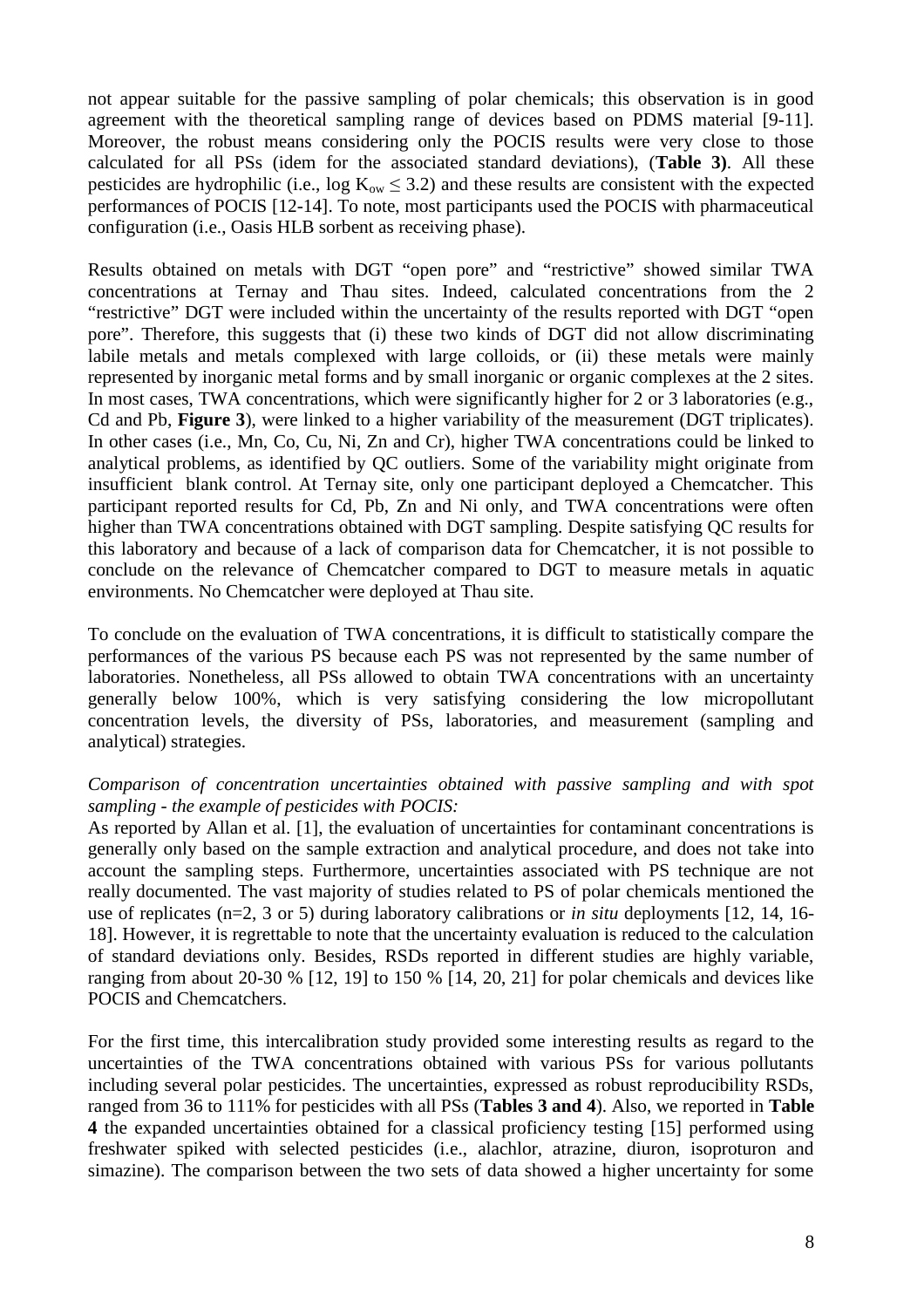analytes (i.e. alachlor, atrazine and simazine) sampled by PSs at Beillant. This higher uncertainty could be explained by the combination of field sampling, preconcentration and analytical steps for the PSs. In addition, we have to consider the variety of tools deployed during this study (cf., **Table 1**), home-made or commercial configurations, and the different calibration data and methodologies used for the calculation of TWA concentrations. Lastly, the comparison is delicate for some analytes due to the very small population size (e.g. n=2 for alachlor).

Similar results were found for PAHs and metals. Thus, to conclude, when compared with the interlaboratory uncertainty due to the analysis step (without sampling), the uncertainty of measurement obtained with PSs is satisfying considering the ultra-trace level concentration of the selected pollutants.

## *Discussion on the fraction sampled and the representativity of the samples- the example of metals with DGT:*

At Ternay site, TWA concentration of metals calculated from DGT deployment were systematically lower than spot sampling concentrations (**Figure 3, Table 3**). This suggests that DGT measured only a part of total dissolved metal concentrations, represented by labile forms (inorganic complexes and small inorganic or organic complexed metals). Indeed, total dissolved Mn was mainly represented by labile forms (96%), while Pb was the metal the most complexed by non labile forms (only 17% as labile forms). More precisely, for this freshwater environment, the lability of trace metal decreased in the following order:  $Mn > Zn > Ni > Cr > Cd > Cu > Co >$ Pb.

At Thau site, due to a saline matrix, analysis of total dissolved metals in spot samples could not be done for Cr and Mn. TWA concentrations obtained with DGT for Cd (0.027 µg/L) and Zn  $(3.15 \,\mu$ g/L) were 2 and 5 fold higher than spot sampling concentrations  $(0.014 \,\mu$ g/L and 0.666 µg/L, respectively) (data not shown). Moreover, contribution of labile metals to total dissolved metals were much higher at Thau than at Ternay site, ranging between 470% for Zn and 27% for Cu. This could probably be due to a storm event (strong wind without rainfall) which occurred during PSs deployment, and that might have induced trace metal remobilisation via sediment resuspension. Therefore, PSs recorded a locally and temporary increase of trace metal concentrations in the water column, while spot sampling (performed on 3 different days, and not during the storm event) did not.

To conclude, the question of the passive sampling representativity (i.e., the water fraction – dissolved *vs.* bulk, and labile dissolved forms *vs.* total dissolved for metals-, and the integration of pollution with time) need to be clarified and clearly stated to allow the implementation of these PSs in the framework of the WFD and MSFD.

### *Do passive sampling allow to decrease LOQ when compared with spot sampling ?*

We know that water concentration with spot sampling cannot be strictly compared with TWA concentration (i.e., the water column fraction sampled is not the same and spot sampling does not represent time integrative sampling). Nonetheless, some PAHs at Ternay were quantified in SPMD, LDPE, SR, non polar Chemcatcher and CFIS, whereas they were below the LOQ in the dissolved fraction of spot samples (i.e., benzo(a)pyrene, benzo(b and k)fluoranthene, dibenz(a,h)anthracene, benzo(g,h,i)perylene). From **Table 3**, we observe that LOQ with spot sampling decreased when using SPMD by a factor of 2 for benzo(a)pyrene, benzo(k)fluoranthene and benzo(g,h,i)perylene, and by a factor of 7, 16 and 24 for indeno(1,2,3cd)pyrene, acenaphthylene and dibenz(a,h)anthracene, respectively. Similarly, passive sampling of pesticides with POCIS, polar Chemcatchers and SR allowed to significantly decrease the LOQs. For example, only desethylatrazine (DEA), deisopropylatrazine (DIA) and metolachlor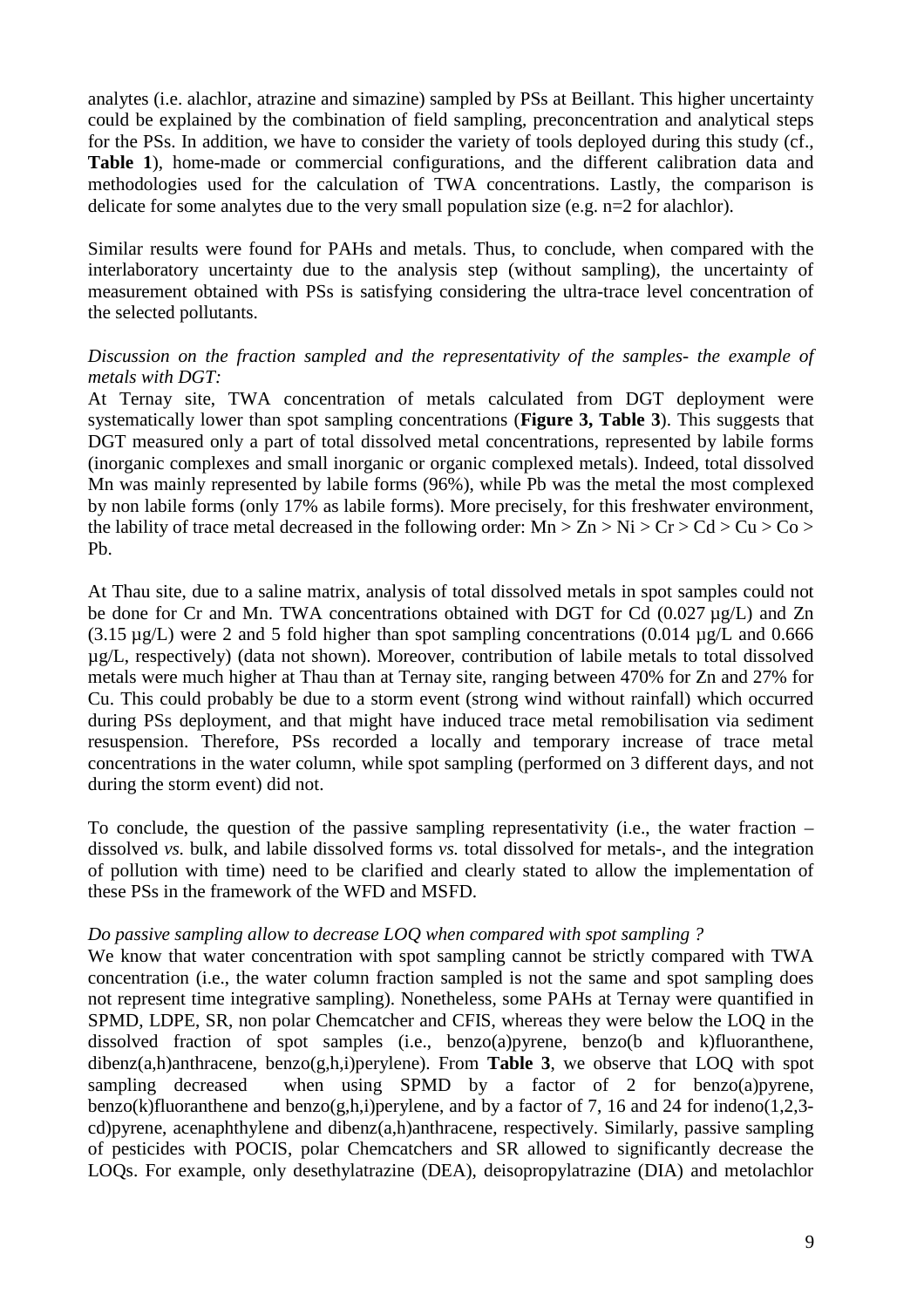were quantified with spot sampling, whereas POCIS allowed to quantify all of the 9 studied pesticides (**Table 3**). Concerning metals, passive sampling did not allow to quantify more targeted micropollutants than with spot sampling.

To conclude, the LOQs generally decreased when using PSs in comparison with spot sampling; this decrease depends mainly upon the type of PS, the micropollutant and exposure conditions.

### *Comparison of PAH fingerprint for various PSs:*

Fingerprints of the 16 PAHs obtained at Ternay with SPMD, LDPE, SR, non polar Chemcatcher, CFIS and spot samples (bulk and dissolved water fractions) are illustrated on **Figure 4**. Fingerprints are reported only for the laboratories which analysed the 16 PAHs and obtained satisfying QC results according to Cochran and Grubbs tests. LDPE and SR showed very similar fingerprints; both PSs tend to better accumulate the higher molecular weight PAHs when compared with Chemcatcher, CFIS and, to a lesser extent, with SPMD. Moreover, these 5 PAHs (from benzo(b)fluoranthene to dibenz(a,h)anthracene) did not accumulate at all in Chemcatcher and could not be quantified in spot water samples (dissolved phase), whereas they were generally quantified in the 4 other PSs.

To conclude, micropollutants fingerprints differed according to the type of PS used; they also varied when comparing PS data with classical spot sampling of waters (bulk or dissolved fraction). It is necessary to take this into account when one intends to use PS for monitoring programs (e.g., to select the PS best adapted to the nature of micropollutants monitored).

### *Relevance of the PRC approach with POCIS for pesticides:*

For pesticides, only a few data were obtained at Thau site due to the very low concentrations (< 1  $ng.L^{-1}$ ) which were quantified by a limited number of participants. For instance, diuron was one of the most quantified pesticide, with results provided by 4 participants (**Figure 5**). It must be noted that 2 participants used POCIS-HLB spiked with DIA-*d5* as PRC. Initially, only one participant reported the robust mean and standard deviation of the TWA concentration (7.5  $\pm$  6.8)  $ng.L^{-1}$ ) using the PRC correction. In this case, a significant difference of the TWA concentration between the 2 sets of POCIS was observed (**Figure 5**, white and grey histograms). Consequently, data were reinterpreted with the PRC correction (**Figure 5**, white histograms for the 2 participants using POCIS), resulting in a clear improvement of the data comparability for POCIS. Such an observation could indicate the relevance of the PRC approach for this type of device. A larger number of laboratories using POCIS participated in the exercise at Beillant (n=9). However, as for Thau, only 2 of them used POCIS with a PRC. The conclusions are similar since the comparability of these 2 laboratories was improved with the application of the PRC correction. Nevertheless, the population means of the TWA concentrations (**Table 3**) were not really affected by the consideration of the PRC for these 2 participants. Thus, another intercomparison test performed with more PS replicates and a wider range of pesticides, as expected for the NORMAN interlaboratory study performed in 2011, might be more conclusive on this PRC issue.

To conclude, the PRC approach, which is more developed with membrane PSs (i.e. SPMD, LDPE, SR) than with solid phase PSs (i.e., POCIS, Chemcatcher) is a key strategy that needs further research in order to increase the reliability of TWA concentrations for organic micropollutants.

### **Conclusion**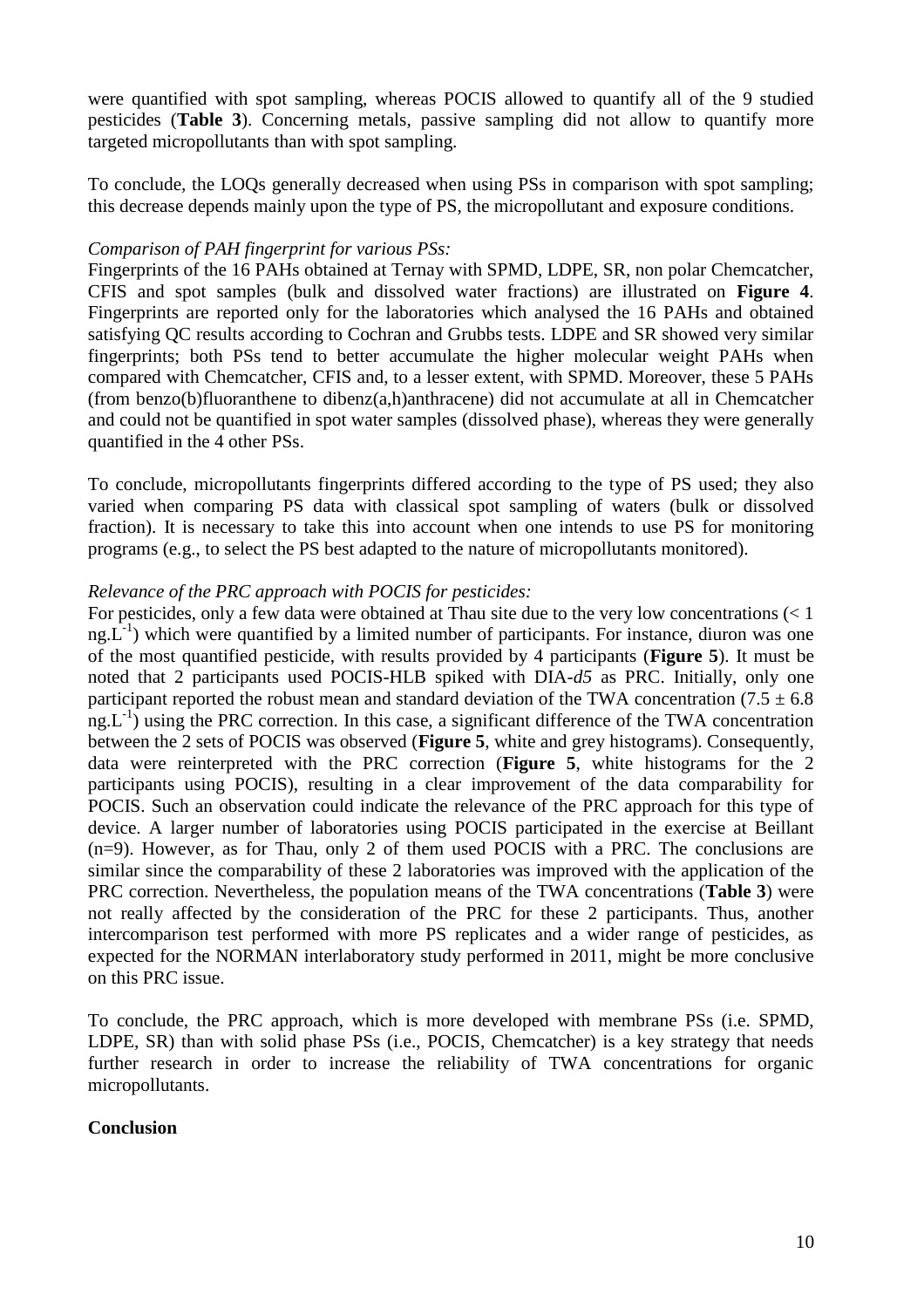Considering the variety of expert laboratories, strategies and tools, we observed a low and satisfying uncertainty on the estimation of mean TWA concentrations with passive sampling. LOQs were generally significantly lower by using PSs when comparing with spot sampling (in particular with LDPE, SR and SPMD for PAHs, and POCIS for pesticides). Indeed, PSs allowed to quantify additional organic contaminants than conventional spot sampling (which was not the case for the targeted metals). The use of PRC with POCIS for pesticides appeared to improve TWA concentration comparability between laboratories. However a larger data set would be required for a thorough study on PRC. Furthermore, there is a need to better put in perspective which PS is suitable for a given application: for example, SR might not be best adapted for polar pesticides since they result in significantly different TWA concentration when compared with other PSs such as POCIS; considering PAH monitoring and fingerprint, the choice of PSs is crucial as they are more or less adapted for low or high molecular weight PAHs; the use of DGT at Thau allowed to record a local and temporary increase of trace metal concentrations in the water column, probably due to a storm event, while spot sampling did not. The fraction of water sampled with PSs needs to be clearly stated (dissolved *vs.* bulk; and labile dissolved forms *vs*. total dissolved for metals). However, special attention needs to be paid to field and laboratory blanks with PSs for some metals (Cd, Cr, Pb, Ni and Zn) and PAHs (phenanthrene, naphthalene, pyrene and benzo(a)pyrene). Indeed, insufficient blank control was probably responsible for some of the observed uncertainty of TWA concentrations of metals and PAHs in these exercises.

In order to enable a better use of PSs in the context of WFD and MSFD, we clearly identified the need of reference or certified PSs to enable laboratories to demonstrate and to improve their mastery during the PSs analytical treatment in laboratory (conservation, extraction, purification steps and analysis). Furthermore, new QA/QC procedures need to be proposed to take into account the field deployment. Finally, to extend their use to non expert laboratories, there is a strong need of more detailed protocols with description of blanks (laboratory and field), PRCs, Rs and equations to use for the calculation of TWA concentration.

Today, PSs are still not used in some countries and especially in continental waters. Some operationals are still not convinced by their potentiality and they still do not master their limits. To promote PS on a long term and not to discredit them, we think it is necessary to clearly state what is working and what is still not working, and which PS to select for which objective. These *in situ* intercomparison exercises should enable to progress on the knowledge and harmonization of practices for the use of passive sampling, especially for priority chemical monitoring and regulatory programs in compliance with the WFD and MSFD. Further outputs of this work should follow, dealing with a thorough investigation of the source of TWA concentration uncertainty, more detailed comparisons between tools tested, etc.

### **Acknowledgments**

The authors thank the French National Agency for Water and Aquatic Environments (ONEMA) via AQUAREF for its financial support.

The authors thank the central laboratories for water analysis: BRGM of Orléans (HAP), Irstea/Cemagref of Bordeaux (pesticides, physico-chemical parameters in Beillant site), Irstea/Cemagref of Lyon (metals, physico-chemical parameters in Ternay site), EPOC-LPTC of Bordeaux (pesticides and PAHs in Thau site), IFREMER of Sète (physico-chemical parameters in Thau site), IFREMER of Nantes (RBE/BE/LBCM) (metals in Thau site).

The authors especially thank the expert laboratories that participated to this intercomparison exercise: ALS Scandinavia AB (SW), AZTI-Foundation (ES), BRGM (FR), Cefas (UK), Irstea/Cemagref (FR, of Bordeaux, Lyon and Paris), Deltares/TNO (NL), Ecole des Mines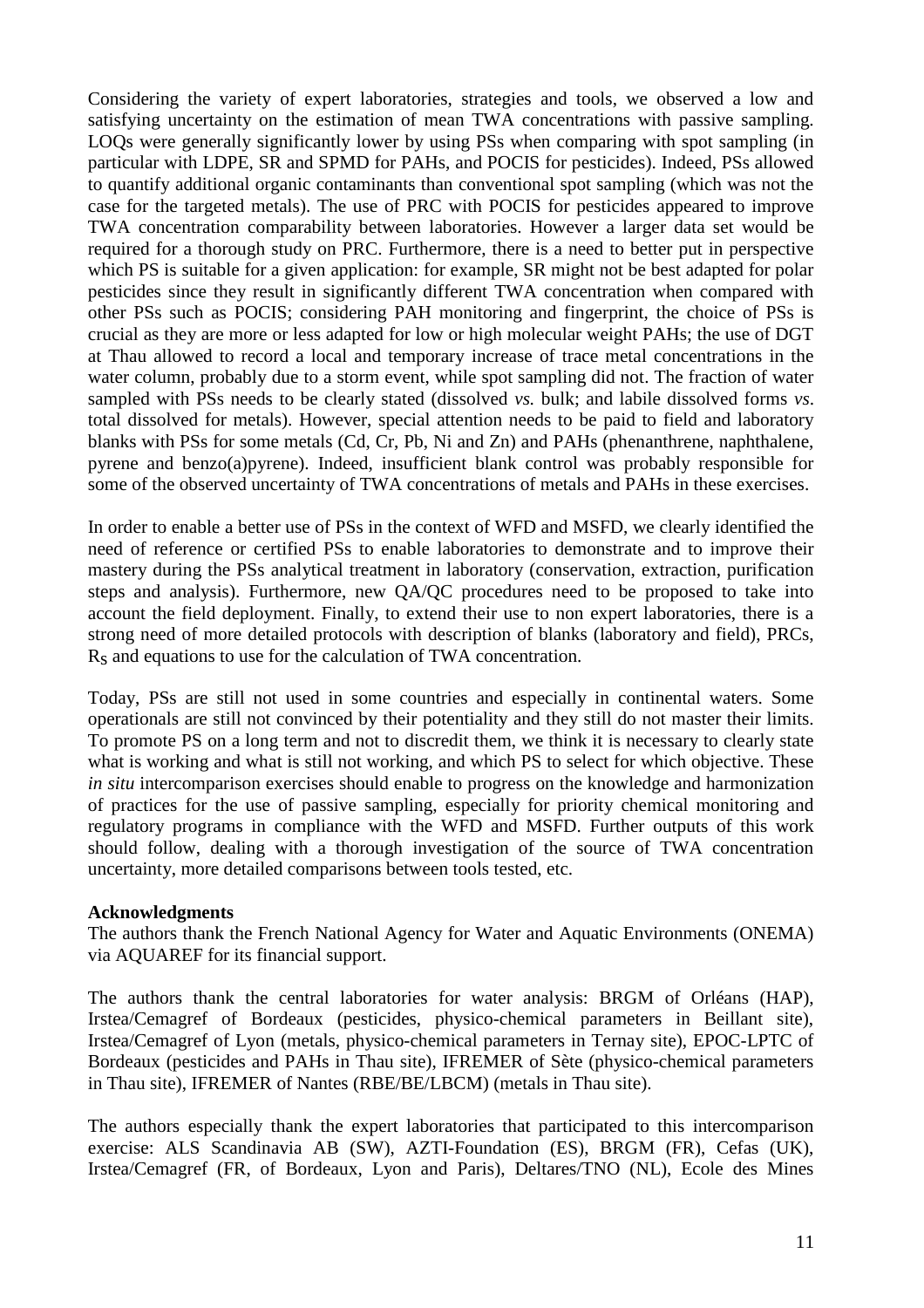d'Alès (FR), EDF R&D/LNHE (FR), Environment Agency, National Laboratory Service (UK), IFREMER (FR, of Nantes, Sète and Toulon), Labaqua (ES), LEESU (FR), EPOC-LPTC (FR), Marine Scotland - Science (UK), NIVA (NO), T. G. Masaryk Water Research Institute, Public Research Institution (CZ), UFZ - Department of Ecological Chemistry, Helmholtz Centre for Environmental Research (DE), University of Cagliari (IT), University of Rhode Island (USA), Water Research Institute (SK).

## **References**

- [1] I.J. Allan, G.A. Mills, B. Vrana, J. Knutsson, A. Holmberg, N. Guigues, S. Laschi, A.-M. Fouillac, R. Greenwood, Trends in Analytical Chemistry, 25 (2006) 704.
- [2] R. Lohmann, D. Muir, Environ. Sci. Tech. 44 (2010) 860.
- [3] G.A. Mills, R. Greenwood, C. Gonzalez, Trends Anal. Chem. 26 (2007) 450.
- [4] R. Greenwood, G.A. Mills, B. Roig, Trends Anal. Chem. 26 (2007) 263.
- [5] I.J. Allan, K. Booij, A. Paschke, B. Vrana, G. A. Mills, R. Greenwood, Environ. Sci. Tech. 43 (2009) 5383.
- [6] B. Roig, C. Valat, C. Berho, I.J. Allan, N. Guigues, G. A. Mills, N. Ulitzur, R. Greenwood, Trends Anal. Chem. 26 (2007) 274.
- [7] NF ISO 5725-5, Accuracy (trueness and precision) of measurement methods and results Part 5: Alternative methods for the determination of the precision of a standard measurement method (1988) 65.
- [8] NF ISO 5725-2, Accuracy (trueness and precision) of measurement methods and results - Part 2: Basic method for the determination of repeatability and reproducibility of a standard measurement method (1994) 54.
- [9] B. Vrana, I.J. Allan, R. Greenwood, G.A. Mills, E. Dominiak, K. Svensson, J. Knutsson, G. Morrison, Trends Anal. Chem. 24 (2005) 845.
- [10] F. Stuer-Lauridsen, Environ. Pollut. 136 (2005) 503.
- [11] T.P. Rusina, F. Smedes, J. Klanova, K. Booij, I. Holoubek, Chemosphere 68 (2007) 1344.
- [12] N. Mazzella, J.-F. Dubernet, F. Delmas, J. Chromatogr. A 1154 (2007) 42.
- [13] D.A. Alvarez, J.N. Huckins, J.D. Petty, T. Jones-Lepp, F. Stuer-Lauridsen, D.T. Getting, J.P. Goddard, A. Gravell, G.M.a.B.V. R. Greenwood, in Comprehensive Analytical Chemistry, Elsevier, (2007) 171.
- [14] D.A. Alvarez, J.D. Petty, J.N. Huckins, T.L. Jones-Lepp, D.T. Getting, J.P. Goddard, S.E. Manahan, Environ. Toxicol. Chem. 23 (2004) 1640.
- [15] Deliverable 19 Part 2. Evaluation Report, 3rd SWIFT-WFD Proficiency Testing Schemes (2006), 260 pages.
- [16] N. Mazzella, S. Lissalde, S. Moreira, F. Delmas, P. Mazellier, J.N. Huckins, Environ. Sci. Technol. 44 (2010) 1713.
- [17] M. Shaw, G. Eaglesham, J.F. Mueller, Chemosphere 75 (2009) 1.
- [18] H. Li, P.A. Helm, G. Paterson, C.D. Metcalfe, Chemosphere 83 (2011) 271.
- [19] R. Gunold, R.B. Schäfer, A. Paschke, G. Schüürmann, M. Liess, Environ. Pollut. 155 (2008) 52.
- [20] R.B. Schäfer, A. Paschke, M. Liess, Journal of Chromatography A 1203 (2008) 1.
- [21] D.A. Alvarez, P.E. Stackelberg, J.D. Petty, J.N. Huckins, E.T. Furlong, S.D. Zaugg, M.T. Meyer, Chemosphere 61 (2005) 610.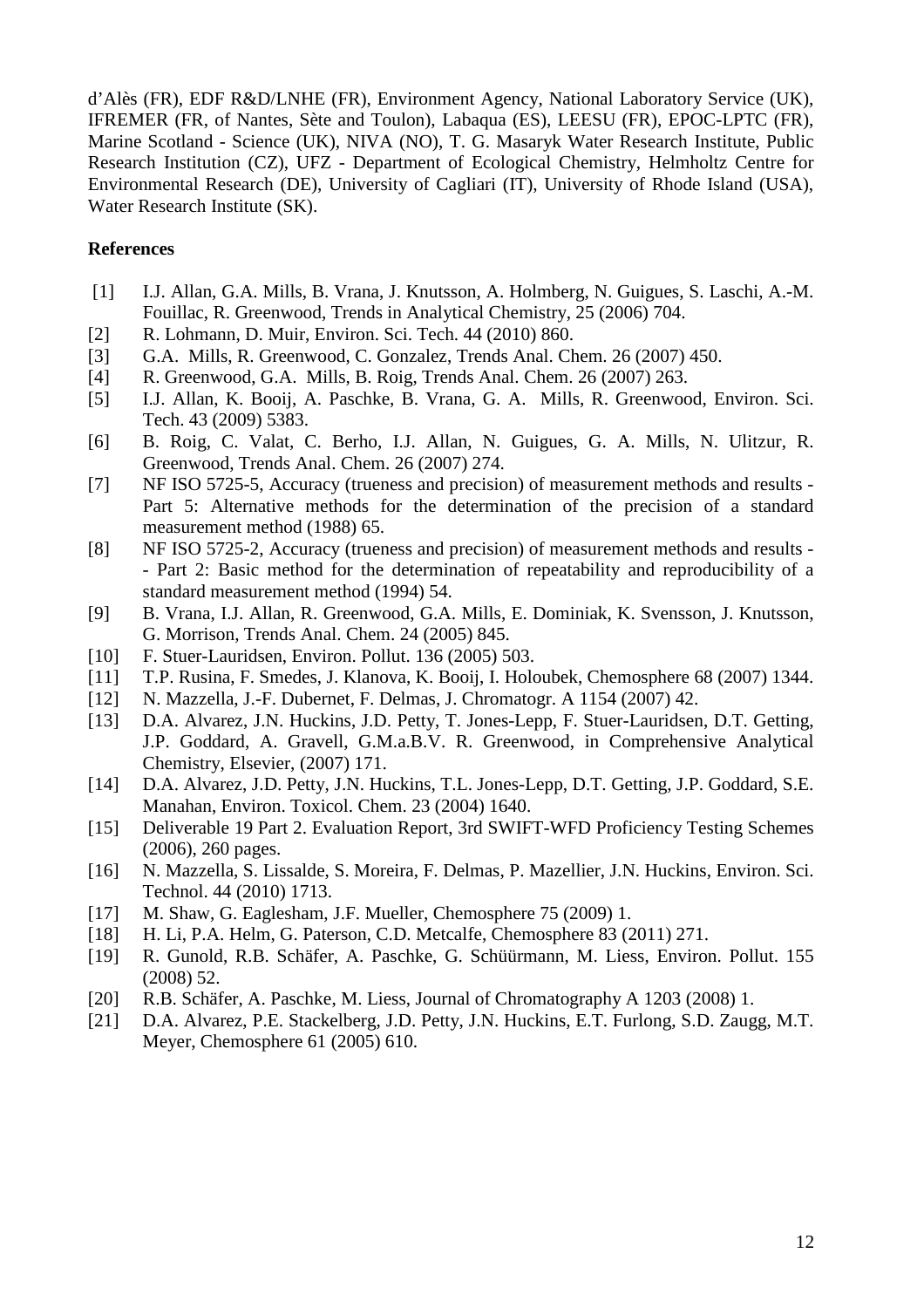# **Tables**

 **Table 1**: Summary of type of PSs and exposure system, quality controls, calibration data and analytical steps used by participants for the 3 classes of studied substances.

|                   |                                           |                                                                                                                                                                                                               |                                                                                                                                               |                                                      |                                                                                                                                                                                                                                                 |                                                                                                                                               |                                       | Analysis step                            |
|-------------------|-------------------------------------------|---------------------------------------------------------------------------------------------------------------------------------------------------------------------------------------------------------------|-----------------------------------------------------------------------------------------------------------------------------------------------|------------------------------------------------------|-------------------------------------------------------------------------------------------------------------------------------------------------------------------------------------------------------------------------------------------------|-----------------------------------------------------------------------------------------------------------------------------------------------|---------------------------------------|------------------------------------------|
| <b>Substances</b> | <b>Exposure system</b>                    | Tools and main characteristics                                                                                                                                                                                | <b>Quality Controls</b><br>* Field blank                                                                                                      | <b>Diffusion coefficient</b>                         | <b>PRC</b>                                                                                                                                                                                                                                      | R <sub>S</sub>                                                                                                                                | Preparation                           | Analysis                                 |
| Metals            | Commercially<br>available or home<br>made | * DGT: binding agent (Chelex-100) with open pore or restrictive<br>diffusive gels (thickness: 0.8 mm)<br>* Chemcatcher (metals)                                                                               | imposed<br>* Passive sampler<br>blank or not<br>* Correction from<br>blanks or not                                                            | * Provided by DGT<br>Research Ltd<br>(Lancaster, UK) | N/A                                                                                                                                                                                                                                             | N/A                                                                                                                                           | * Elution with<br>nitric acid<br>(1M) | $*$ ICP-MS<br>*GF/AAS                    |
| PAHs              | Commercially<br>available or home<br>made | * SPMD: standard, 460 cm2<br>* LDPE: from 390 to 490 cm2<br>* Chemcatcher (apolar), C18:15,9 and 17,4 cm2<br>* SR (PDMS sheet): 5, 160 et 600 cm2<br>* MESCO : LDPE membrane, silicone phase<br>* CFIS (PDMS) | * Field blank<br>imposed,<br>* Passive sampler<br>blank or not<br>* Internal surrogates<br>or not<br>* Correction from<br>field blanks or not | N/A                                                  | $\mathop{\mathrm{PRC}}$ used or not.<br>When information available :<br>D10Acenaphthene,<br>D10Fluorene,<br>D10Phenanthrene,<br>D12Chrysene,<br>D10Anthracene, D10Pyrene,<br>D12Benzo(a)pyrene,<br>D10Fluoranthene.<br>D14Dibenz(a,h)anthracene | $*$ From<br>literature or<br>$\left \text {determined by}\right  * \text {Purification}$<br>the participant<br>* Various<br>models<br>applied | or not                                | $*$ GC-MS<br>* GC/MS/MS<br>* HPLC/Fluo   |
| Pesticides        | Commercially<br>available or home<br>made | * POCIS: both pesticide and pharmaceutical configurations<br>* Chemcatchers (polar), C18, SDB-XC and SDB-RPS: 15,9 cm2<br>* SR (PDMS sheet): 5 cm2<br>* MESCO: cellulose membrane, silicone phase             | * Field blank<br>imposed,<br>* Passive sampler<br>blank or not<br>* Internal surrogates<br>or not<br>* Correction from<br>blanks or not       | N/A                                                  | PRC (D5-deisopropylatrazine)<br>used by<br>only two particpants                                                                                                                                                                                 | * From<br>literature or<br>$ \! $ determined by $ \! _*$ Purification<br>the participant<br>* Various<br>models<br>applied                    | or not                                | $*$ GC-MS<br> * GC/MS/MS<br>* HPLC/MS/MS |

N/A: not available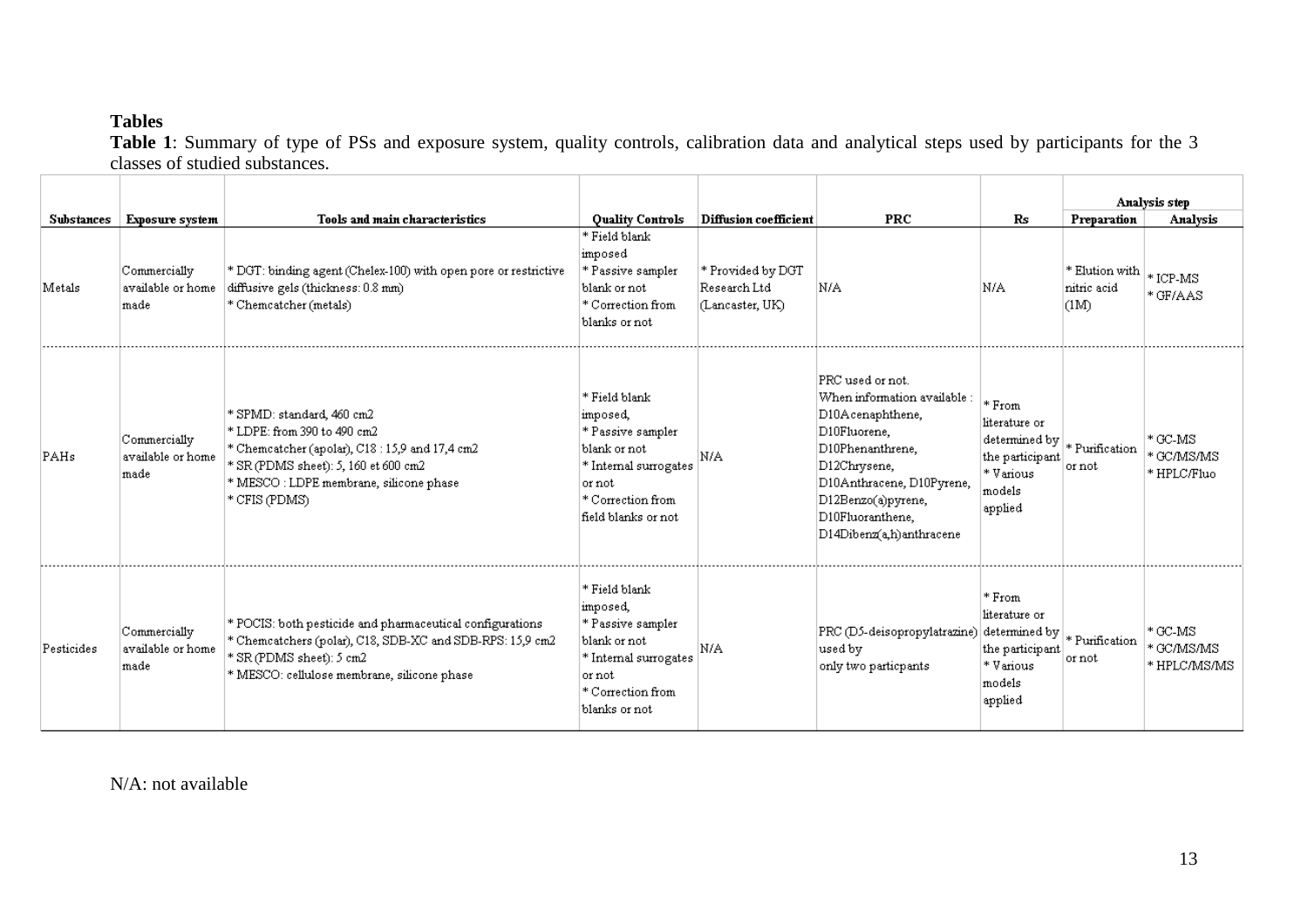| <b>Site</b>     | <b>Substances</b>           |       | <b>Uncertainty</b><br>Reference value reference value<br>$(k=1)$ | <b>Robust</b> mean $x^*$                            | <b>Standard</b><br>deviation on<br>robust mean | Relative<br>standard<br>deviation on<br>robust mean | <b>Uncertainty</b><br>robust mean<br>$(k=1)$ | <b>Reproducibility</b><br>standard<br>deviation<br>$S_R$ | <b>Repeatability</b><br>standard<br>deviation<br>$S_r$ | Interlab.<br>standard<br>deviation<br>$S_L$ |
|-----------------|-----------------------------|-------|------------------------------------------------------------------|-----------------------------------------------------|------------------------------------------------|-----------------------------------------------------|----------------------------------------------|----------------------------------------------------------|--------------------------------------------------------|---------------------------------------------|
|                 |                             |       | $\mu$ g/mL for organics and $\mu$ g/L for<br>metals              | $\mu$ g/mL for organics and $\mu$ g/L for<br>metals |                                                | $\%$                                                |                                              | $\mu$ g/mL for organics and $\mu$ g/L for metals         |                                                        |                                             |
|                 | Benzo(a)pyrene              | 1.867 | 0.022                                                            | 2.181                                               | 0.652                                          | 30                                                  | 0.22                                         | 0.66                                                     | 0.12                                                   | 0.65                                        |
|                 | Benzo(b)fluoranthene        | 1.993 | 0.015                                                            | 2.151                                               | 0.581                                          | 27                                                  | 0.21                                         | 0.59                                                     | 0.14                                                   | 0.58                                        |
|                 | Benzo(k)fluoranthene        | 1.930 | 0.020                                                            | 2.165                                               | 0.515                                          | 24                                                  | 0.18                                         | 0.52                                                     | 0.11                                                   | 0.51                                        |
|                 | Indeno $(1,2,3-c,d)$ pyrene | 1.730 | 0.295                                                            | 2.047                                               | 0.943                                          | 46                                                  | 0.30                                         | 0.95                                                     | 0.09                                                   | 0.94                                        |
| <b>Ternay</b>   | Acenaphthene                | 1.937 | 0.015                                                            | 1.959                                               | 0.388                                          | $20\,$                                              | 0.12                                         | 0.39                                                     | 0.05                                                   | 0.39                                        |
|                 | Anthracene                  | 1.930 | 0.060                                                            | 1.907                                               | 0.349                                          | 18                                                  | 0.11                                         | 0.35                                                     | 0.06                                                   | 0.35                                        |
|                 | Benzo(g,h,i)perylene        | 1.880 | 0.040                                                            | 2.110                                               | 0.988                                          | 47                                                  | 0.31                                         | 0.99                                                     | 0.12                                                   | 0.99                                        |
|                 | Fluoranthene                | 1.965 | 0.015                                                            | 1.966                                               | 0.340                                          | 17                                                  | 0.10                                         | 0.35                                                     | 0.07                                                   | 0.34                                        |
|                 | Fluorene                    | 1.928 | 0.010                                                            | 1.964                                               | 0.431                                          | $22\,$                                              | 0.13                                         | 0.44                                                     | 0.08                                                   | 0.43                                        |
|                 | Naphthalene                 | 1.959 | 0.015                                                            | 2.002                                               | 0.370                                          | 19                                                  | 0.15                                         | 0.38                                                     | 0.07                                                   | 0.37                                        |
|                 | Acetochlor                  | 1.965 | 0.031                                                            | 2.779                                               | 0.866                                          | 31                                                  | 0.41                                         | 1.02                                                     | 0.61                                                   | 0.81                                        |
|                 | Alachlor                    | 2.046 | 0.023                                                            | 2.025                                               | 0.474                                          | 23                                                  | 0.22                                         | 0.53                                                     | 0.27                                                   | 0.45                                        |
|                 | Atrazine                    | 1.986 | 0.011                                                            | 2.228                                               | 1.021                                          | 46                                                  | 0.43                                         | 1.04                                                     | 0.22                                                   | 1.01                                        |
|                 | Desethylatrazine            | 1.888 | 0.033                                                            | 1.886                                               | 0.778                                          | 41                                                  | 0.34                                         | 0.79                                                     | 0.12                                                   | 0.78                                        |
| <b>Beillant</b> | Deisopropylatrazine         | 2.037 | 0.031                                                            | 1.989                                               | 0.733                                          | 37                                                  | 0.32                                         | 0.75                                                     | 0.16                                                   | 0.73                                        |
|                 | Diuron                      | 2.033 | 0.045                                                            | 2.027                                               | 0.428                                          | 21                                                  | 0.18                                         | 0.46                                                     | 0.19                                                   | 0.42                                        |
|                 | Isoproturon                 | 2.019 | 0.019                                                            | 1.976                                               | 0.713                                          | 36                                                  | 0.30                                         | 0.72                                                     | 0.13                                                   | 0.71                                        |
|                 | Metalochlor                 | 2.121 | 0.033                                                            | 2.417                                               | 0.651                                          | $27\,$                                              | 0.29                                         | 0.69                                                     | 0.26                                                   | 0.64                                        |
|                 | Simazine                    | 2.225 | 0.026                                                            | 2.728                                               | 1.128                                          | 41                                                  | 0.45                                         | 1.17                                                     | 0.37                                                   | 1.11                                        |
|                 | Cadmium                     | 1.042 | 0.006                                                            | 1.012                                               | 0.100                                          | 10                                                  | 0.04                                         | 0.11                                                     | 0.05                                                   | 0.10                                        |
|                 | Chromium                    | 1.040 | 0.010                                                            | 1.022                                               | 0.229                                          | $22\,$                                              | 0.09                                         | 0.23                                                     | 0.06                                                   | 0.23                                        |
|                 | Cobalt                      | 1.005 | 0.040                                                            | 1.024                                               | 0.077                                          | $\overline{7}$                                      | 0.03                                         | 0.08                                                     | 0.03                                                   | 0.07                                        |
|                 | Copper                      | 1.100 | 0.022                                                            | 1.125                                               | 0.111                                          | $10\,$                                              | 0.05                                         | 0.13                                                     | 0.07                                                   | 0.11                                        |
| <b>Ternay</b>   | Manganese                   | 1.000 | 0.040                                                            | 0.987                                               | 0.025                                          | 3                                                   | 0.01                                         | ND                                                       | 0.06                                                   | $\rm ND$                                    |
|                 | Nickel                      | 1.040 | 0.012                                                            | 0.947                                               | 0.152                                          | 16                                                  | 0.06                                         | 0.16                                                     | 0.06                                                   | 0.15                                        |
|                 | Lead                        | 1.050 | 0.008                                                            | 0.978                                               | 0.073                                          |                                                     | 0.03                                         | 0.08                                                     | 0.03                                                   | 0.07                                        |
|                 | Zinc                        | 1.030 | 0.036                                                            | 1.263                                               | 0.305                                          | 24                                                  | 0.13                                         | 0.31                                                     | 0.09                                                   | 0.30                                        |

**Table 2**: Reference values with uncertainty and calculated robust means, uncertainty and standard deviations for the analysis of PAHs, pesticides and metals in the QC solutions<sup>1</sup>.

<sup>1</sup>: quality controls used for the intercomparison exercises at Ternay (PAHs and metals) and at Beillant (pesticides).<br>ND: non determinated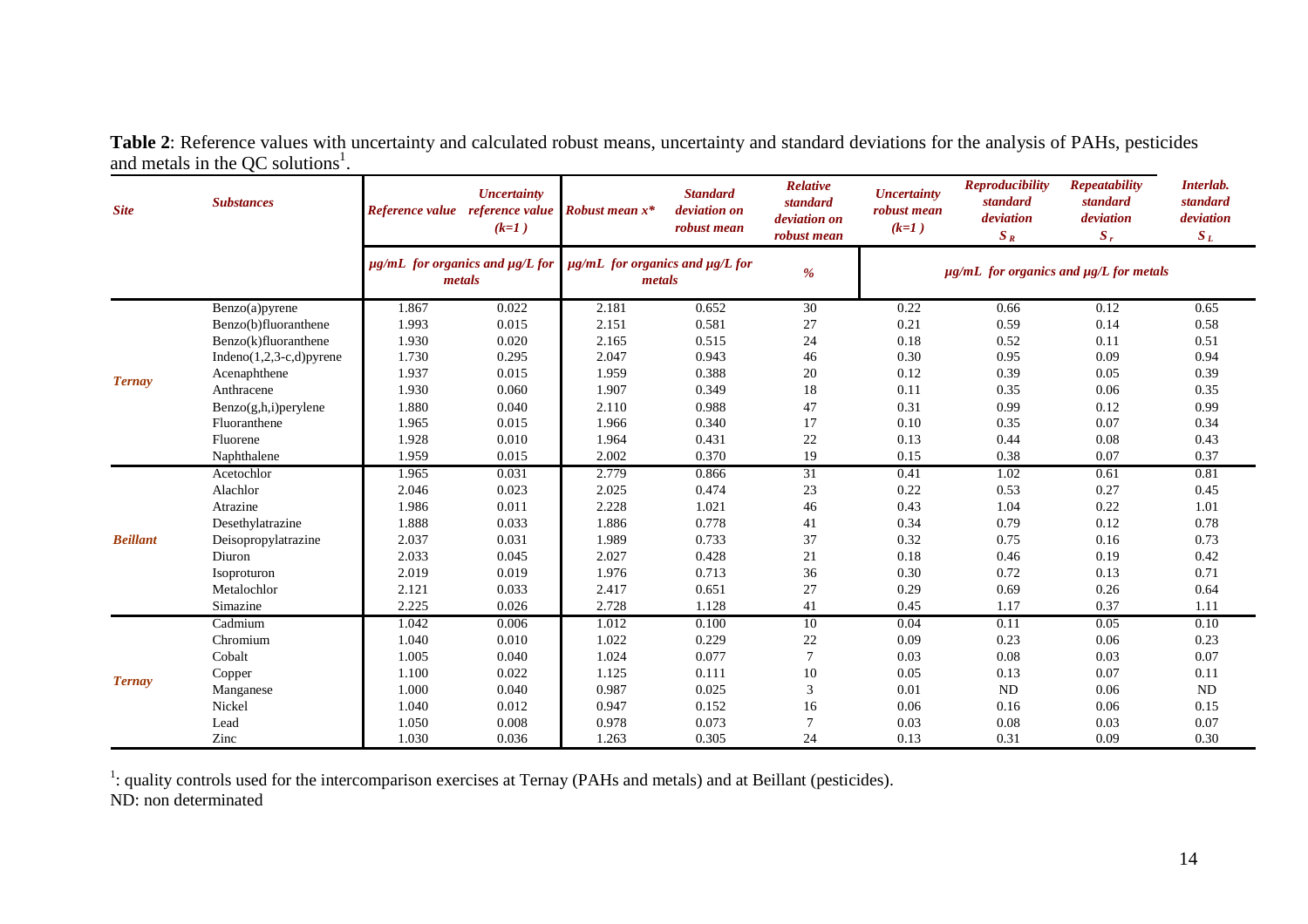Table 3: Means and standard deviations of water concentrations (TWA concentrations) of PAHs and metals at Ternay, and pesticides at Beillant, with (i) all PSs, (ii) the most frequently used PSs (i.e., SPMD for PAHs, POCIS for pesticides and DGT for metals), and (iii) spot sampling (dissolved water fraction).

|                        |            |            |                                        | Robust               | <b>Robust</b>     |                 |             | Robust                                    | <b>Robust</b>     |                |                                                                                                                      |                                           |                      |                                        |  |  |
|------------------------|------------|------------|----------------------------------------|----------------------|-------------------|-----------------|-------------|-------------------------------------------|-------------------|----------------|----------------------------------------------------------------------------------------------------------------------|-------------------------------------------|----------------------|----------------------------------------|--|--|
|                        |            | Population |                                        | reproductibility     | reproductibility  |                 |             | reproductibility                          | reproductibility  |                |                                                                                                                      |                                           |                      |                                        |  |  |
|                        | Population | standard   | <b>Robust</b>                          | standard deviation   | relative standard |                 | Robust mean | standard deviation                        | relative standard |                | Population                                                                                                           | Standard                                  |                      | n                                      |  |  |
| <b>Parameters</b>      | mean       | deviation  | mean $(x^*)$                           | (SR)                 | deviation (SR)    | N.              | (x *)       | (SR)                                      | deviation (SR)    | n              | mean                                                                                                                 | deviation                                 | <b>LOO</b>           | mantitated                             |  |  |
| Units                  |            |            | $ng/L$ for organics, $ug/L$ for metals |                      | %                 |                 |             | $ng/L$ for organics, $\mu g/L$ for metals | %                 |                |                                                                                                                      | $ng/L$ for organics, $\mu g/L$ for metals |                      |                                        |  |  |
|                        |            |            |                                        | All passive samplers |                   |                 |             | <b>SPMD</b> only                          |                   |                |                                                                                                                      | <b>Spot sampling</b>                      |                      |                                        |  |  |
| benz(a)anthracene      | 0.812      | 0.805      | 0.806                                  | 0.758                | 94                | 21              | 1.001       | 0.892                                     | 89                | 11             | 0.4                                                                                                                  | N/A                                       | 0.4                  | $\overline{1}$                         |  |  |
| benzo(a)pyrene         | 0.160      | 0.157      | 0.144                                  | 0.134                | 93                | 19              | 0.239       | 0.218                                     | 91                | 9              | <loo< th=""><th>N/A</th><th>0.4</th><th>0</th></loo<>                                                                | N/A                                       | 0.4                  | 0                                      |  |  |
| benzo(b)fluoranthene   | 0.291      | 0.278      | 0.248                                  | 0.190                | 77                | 20              | 0.424       | 0.375                                     | 88                | 11             | <loo< td=""><td><b>N/A</b></td><td>0.4</td><td><math>\theta</math></td></loo<>                                       | <b>N/A</b>                                | 0.4                  | $\theta$                               |  |  |
| benzo(k)fluoranthene   | 0.191      | 0.277      | 0.127                                  | 0.115                | 91                | 19              | 0.177       | 0.142                                     | 80                | 9              | <loq< td=""><td>N/A</td><td>0.4</td><td><math>\theta</math></td></loq<>                                              | N/A                                       | 0.4                  | $\theta$                               |  |  |
| dibenz(a,h)anthracene  | 0.021      | 0.050      | 0.008                                  | 0.007                | 88                | 11              | 0.020       | 0.021                                     | 103               | 3.             | $<$ LOO                                                                                                              | N/A                                       | 0.4                  | $\theta$                               |  |  |
| indeno(1,2,3-cd)pyrene | 0.032      | 0.039      | 0.027                                  | 0.023                | 85                | 14              | 0.055       | 0.038                                     | 69                | 7              | 1.3                                                                                                                  | 0.3                                       | 0.4                  | $\overline{a}$                         |  |  |
| phenanthrene           | 7.924      | 9.436      | 5.757                                  | 4.612                | 80                | 22              | 8.007       | 5.001                                     | 62                | 11             | 29                                                                                                                   | 0.2                                       | 2                    | 3                                      |  |  |
| acenaphthene           | 8.295      | 8.033      | 6.606                                  | 5.580                | 84                | 18              | 10.245      | 9.149                                     | 89                | 9              | 4.8                                                                                                                  | 4.5                                       | 0.4                  | 6                                      |  |  |
| acenaphthylene         | 8.849      | 24.661     | 1.603                                  | 2.085                | 130               | 14              | 0.322       | 0.199                                     | 62                | 6              | 6.3                                                                                                                  | N/A                                       | 5                    |                                        |  |  |
| anthracene             | 1.883      | 1.573      | 1.594                                  | 1.287                | 81                | 21              | 1.598       | 1.130                                     | 71                | 11             | 1.2                                                                                                                  | N/A                                       | 0.4                  |                                        |  |  |
| benzo(g,h,i)perylene   | 0.083      | 0.180      | 0.051                                  | 0.051                | 100               | 15              | 0.220       | 0.278                                     | 126               | 6              | $<$ LOO                                                                                                              | N/A                                       | 0.4                  | 0                                      |  |  |
| chrysene               | 1.079      | 0.976      | 1.069                                  | 0.940                | 88                | 21              | 1.369       | 1.266                                     | 93                | 11             | 0.4                                                                                                                  | N/A                                       | 0.4                  |                                        |  |  |
| fluoranthene           | 6.758      | 8.349      | 4.839                                  | 3.792                | 78                | 22              | 9.260       | 10.192                                    | 110               | 11             | 6.5                                                                                                                  | 1.4                                       | 0.4                  | ń                                      |  |  |
| fluorene               | 5.373      | 5.207      | 4.913                                  | 4.590                | 93                | 21              | 7.270       | 6.093                                     | 84                | 10             | 2.3                                                                                                                  | 2.6                                       | 0.4                  | 4                                      |  |  |
| naphthalene            | 7.535      | 12.230     | 9.495                                  | 9.847                | 104               | 8               | 10.133      | 8.923                                     | 88                | 4              | -3                                                                                                                   | 1.7                                       | 0.4                  | 4                                      |  |  |
| pyrene                 | 5.213      | 4.548      | 4.797                                  | 3.041                | 63                | $22^{\circ}$    | 5.392       | 4.505                                     | 84                | 11             | 1.5                                                                                                                  |                                           | 0.4                  | 6                                      |  |  |
|                        |            |            |                                        | All passive samplers |                   |                 |             | <b>POCIS</b> only                         |                   |                | <b>Spot sampling</b>                                                                                                 |                                           |                      |                                        |  |  |
| acetochlor             | 4.064      | 3.423      | 3.843                                  | 3.932                | 102               | 5               | 3.018       | 1.738                                     | 58                | 3.             | <loo< th=""><th>N/A</th><th>10</th><th>0</th></loo<>                                                                 | N/A                                       | 10                   | 0                                      |  |  |
| alachlor               | 2.036      | 1.262      | 1.858                                  | 1.558                | 84                | 2               | 1.858       | 1.558                                     | 84                | $\overline{a}$ | <loo< td=""><td><b>N/A</b></td><td>10</td><td><math>\theta</math></td></loo<>                                        | <b>N/A</b>                                | 10                   | $\theta$                               |  |  |
| atrazine               | 18.571     | 42.858     | 6.735                                  | 7.455                | 111               | 12              | 3.873       | 2.530                                     | 65                | 9              | <loo< td=""><td>N/A</td><td>20</td><td><math display="block">\begin{array}{c} \n 0 \n \end{array}</math></td></loo<> | N/A                                       | 20                   | $\begin{array}{c} \n 0 \n \end{array}$ |  |  |
| desethylatrazine       | 36.639     | 36.439     | 35.890                                 | 39.977               | 111               | -7              | 35.890      | 39.977                                    | 111               | 7              | 49.2                                                                                                                 | 3.5                                       | 10                   | 5                                      |  |  |
| deisopropylatrazine    | 9.148      | 7.733      | 7.520                                  | 4.525                | 60                | -7              | 7.520       | 4.525                                     | 60                | 7              | 13.3                                                                                                                 | 0.5                                       | 10                   | 5                                      |  |  |
| diuron                 | 2.028      | 0.601      | 2.103                                  | 0.763                | 36                | ń               | 1.983       | 0.771                                     | 39                | 5.             | <loo< td=""><td>N/A</td><td>20</td><td><math>\theta</math></td></loo<>                                               | N/A                                       | 20                   | $\theta$                               |  |  |
| isoproturon            | 0.413      | 0.121      | 0.413                                  | 0.148                | 36                | 3               | 0.413       | 0.148                                     | 36                | 3              | <loq< td=""><td>N/A</td><td>10</td><td><math>\mathbf 0</math></td></loq<>                                            | N/A                                       | 10                   | $\mathbf 0$                            |  |  |
| metalochlor            | 19.014     | 29.257     | 10.647                                 | 7.023                | 66                | $\mathbf Q$     | 10.085      | 5.207                                     | 52                | $\overline{1}$ | 18.3                                                                                                                 | 5.0                                       | 10                   | 5                                      |  |  |
| simazine               | 21.860     | 3.936      | 6.613                                  | 5.753                | 87                | 8               | 6.044       | 4.525                                     | 75.               | 6              | <loo< th=""><th><b>N/A</b></th><th>20</th><th><math display="block">\Box</math></th></loo<>                          | <b>N/A</b>                                | 20                   | $\Box$                                 |  |  |
|                        |            |            |                                        | All passive samplers |                   |                 |             | <b>DGT</b> only                           |                   |                |                                                                                                                      |                                           | <b>Spot sampling</b> |                                        |  |  |
| cadmium                | 0.0107     | 0.0151     | 0.0053                                 | 0.0031               | 59                | 12              | 0.0048      | 0.0027                                    | 57.               | 11             | 0.013                                                                                                                | 0.002                                     | 0.01                 | 3                                      |  |  |
| chromium               | 0.0773     | 0.0599     | 0.0756                                 | 0.0705               | 93                | 11              | 0.0756      | 0.0705                                    | 93                | 11             | 0.162                                                                                                                | 0.012                                     | 0.05                 | 3                                      |  |  |
| cobalt                 | 0.0332     | 0.0177     | 0.0292                                 | 0.0111               | 38                | 9               | 0.0292      | 0.0111                                    | 38                | 9              | 0.158                                                                                                                | 0.007                                     | 0.05                 | 3                                      |  |  |
| copper                 | 0.4168     | 0.2488     | 0.3672                                 | 0.1533               | 42                | 13              | 0.3708      | 0.1696                                    | 46                | 12             | 0.994                                                                                                                | 0.045                                     | 0.05                 | 3                                      |  |  |
| manganese              | 4.2124     | 2.7857     | 3.4760                                 | 0.9902               | 28                | 11              | 3.4760      | 0.9902                                    | 28                | 11             | 3.611                                                                                                                | 1.247                                     | 0.10                 | 3                                      |  |  |
| nickel                 | 0.4231     | 0.1965     | 0.3920                                 | 0.1390               | 35                | 13              | 0.3959      | 0.1536                                    | 39                | 12             | 0.733                                                                                                                | 0.118                                     | 0.05                 | 3                                      |  |  |
| lead                   | 0.0755     | 0.0843     | 0.0630                                 | 0.0705               | 112               | 12              | 0.0491      | 0.0513                                    | 104               | 11             | 0.367                                                                                                                | 0.630                                     | 0.05                 | 3                                      |  |  |
| zinc                   | 1.6674     | 1.5392     | 1.4050                                 | 1.1034               | 79                | 10 <sup>°</sup> | 1.1958      | 0.8407                                    | 70                | $\mathbf Q$    | 1.847                                                                                                                | 0.063                                     | 0.50                 | 3                                      |  |  |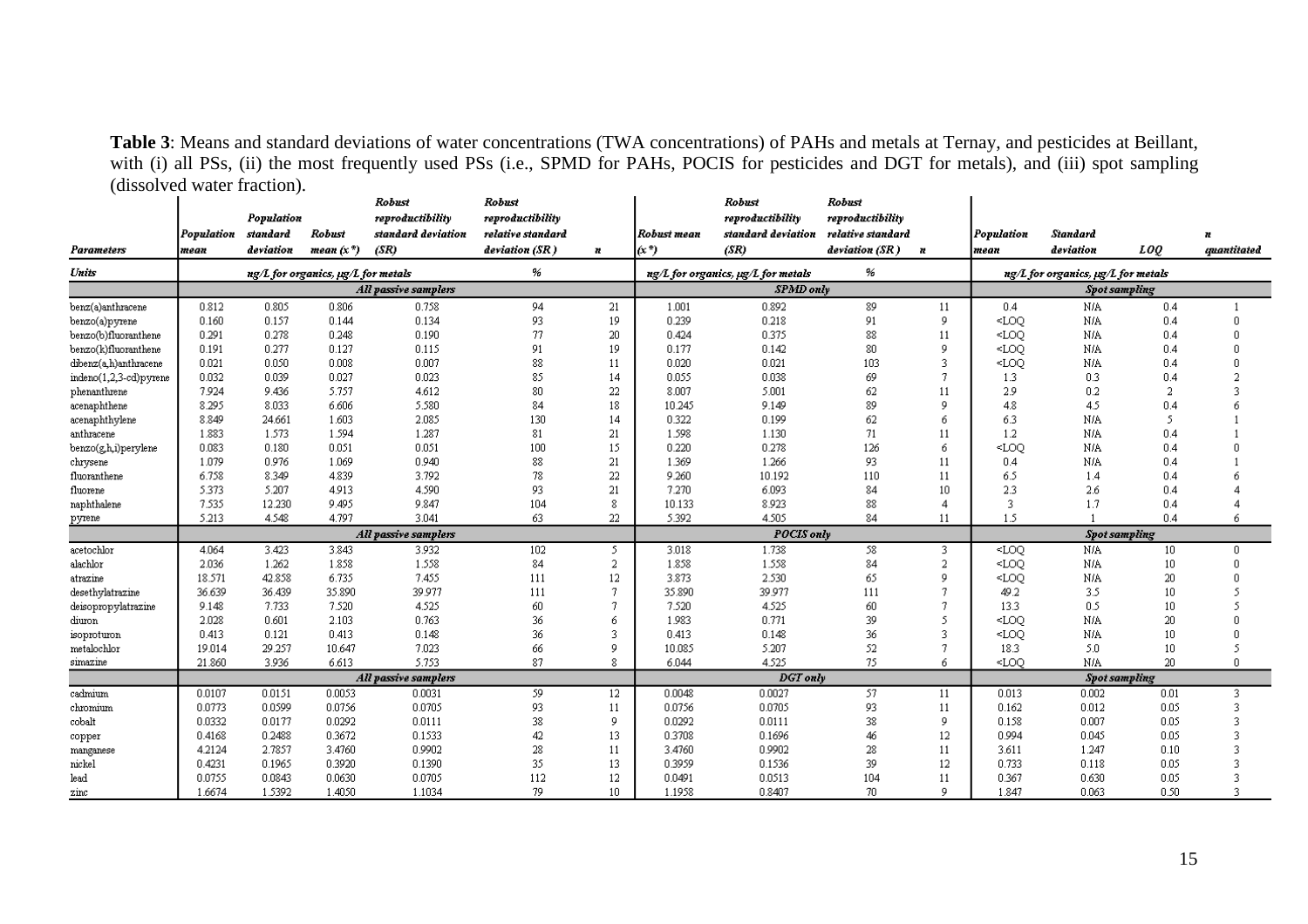**Table 4**: Comparison of interlaboratory uncertainties on pesticide concentrations between this *in situ* exercise on field (at Beillant) using PSs and a proficiency testing [15] in spot natural samples.

|             |                                      |                  | Passive sampler data                 | <b>SWIFT-WFD Proficiency Testing Exercise</b><br>(natural water) |    |                                   |  |  |
|-------------|--------------------------------------|------------------|--------------------------------------|------------------------------------------------------------------|----|-----------------------------------|--|--|
| Parameters  | Robust mean<br>$x^* \pm 1$ SD (ng/L) | $\boldsymbol{n}$ | Robust reproducibility<br>$(\% RSD)$ | Robust mean<br>$x^* \pm 1$ SD (ng/L)                             | n  | Robust reproducibility<br>(% RSD) |  |  |
| alachlor    | $1.8 \pm 1.6$                        | 2                | 84                                   | $144 \pm 52$                                                     | 16 | 36                                |  |  |
| atrazine    | $6.7 \pm 7.5$                        | 12               | 111                                  | $131 \pm 32$                                                     | 14 | 24                                |  |  |
| diuron      | $2.1 \pm 0.8$                        | 6                | 36                                   | $152 \pm 72$                                                     | 11 | 47                                |  |  |
| isoproturon | $0.4 \pm 0.1$                        | 3                | 36                                   | $133 \pm 44$                                                     | 11 | 33                                |  |  |
| simazine    | $6.6 \pm 5.7$                        | 8                | 87                                   | $136 \pm 33$                                                     | 13 | 24                                |  |  |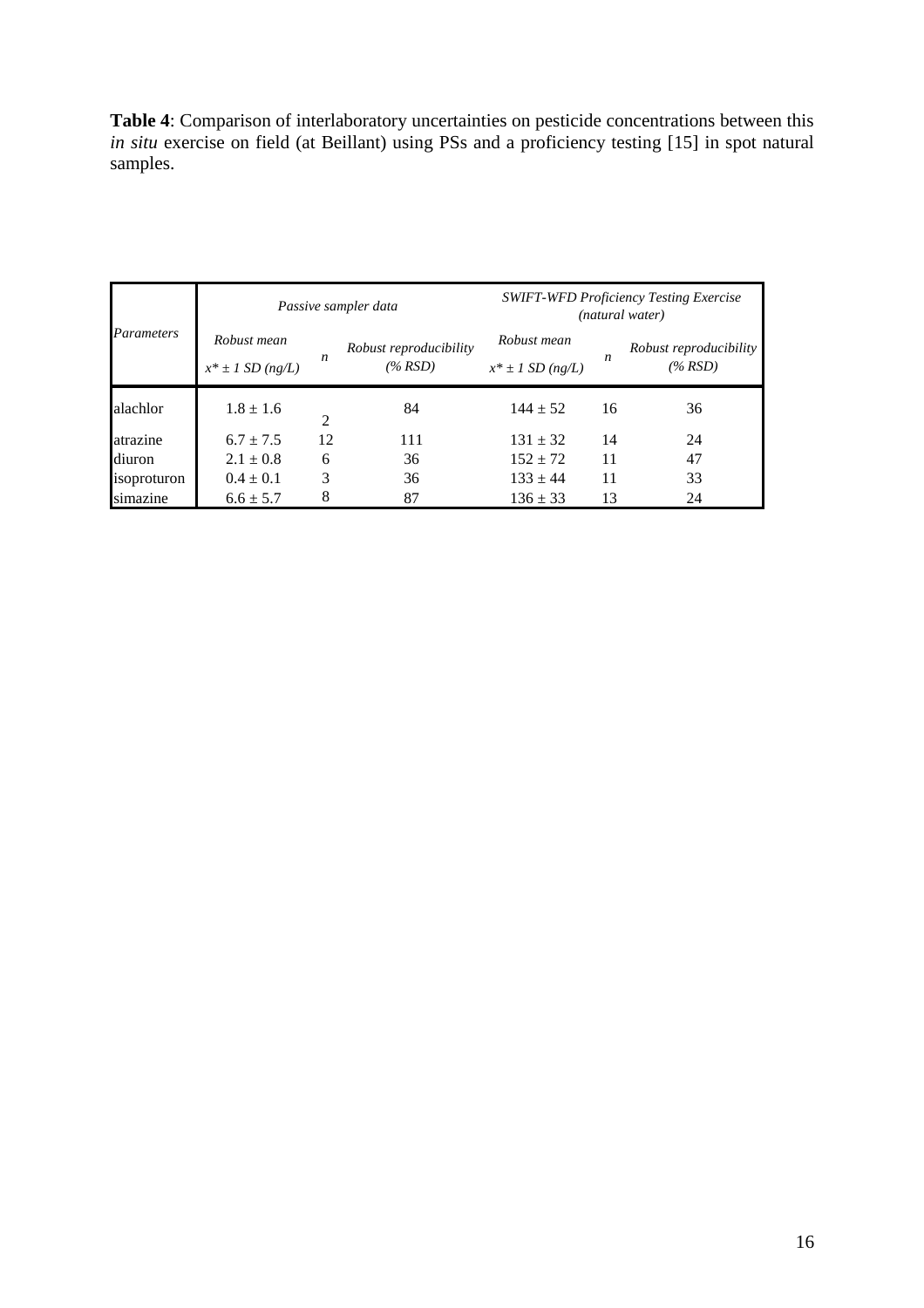# **Figures**



**Figure 1**: Comparison of robust mean TWA concentrations (solid line), TWA concentrations (black diamonds) and field blank concentrations (histograms) for each laboratory, for metals (µg/L) at Ternay site.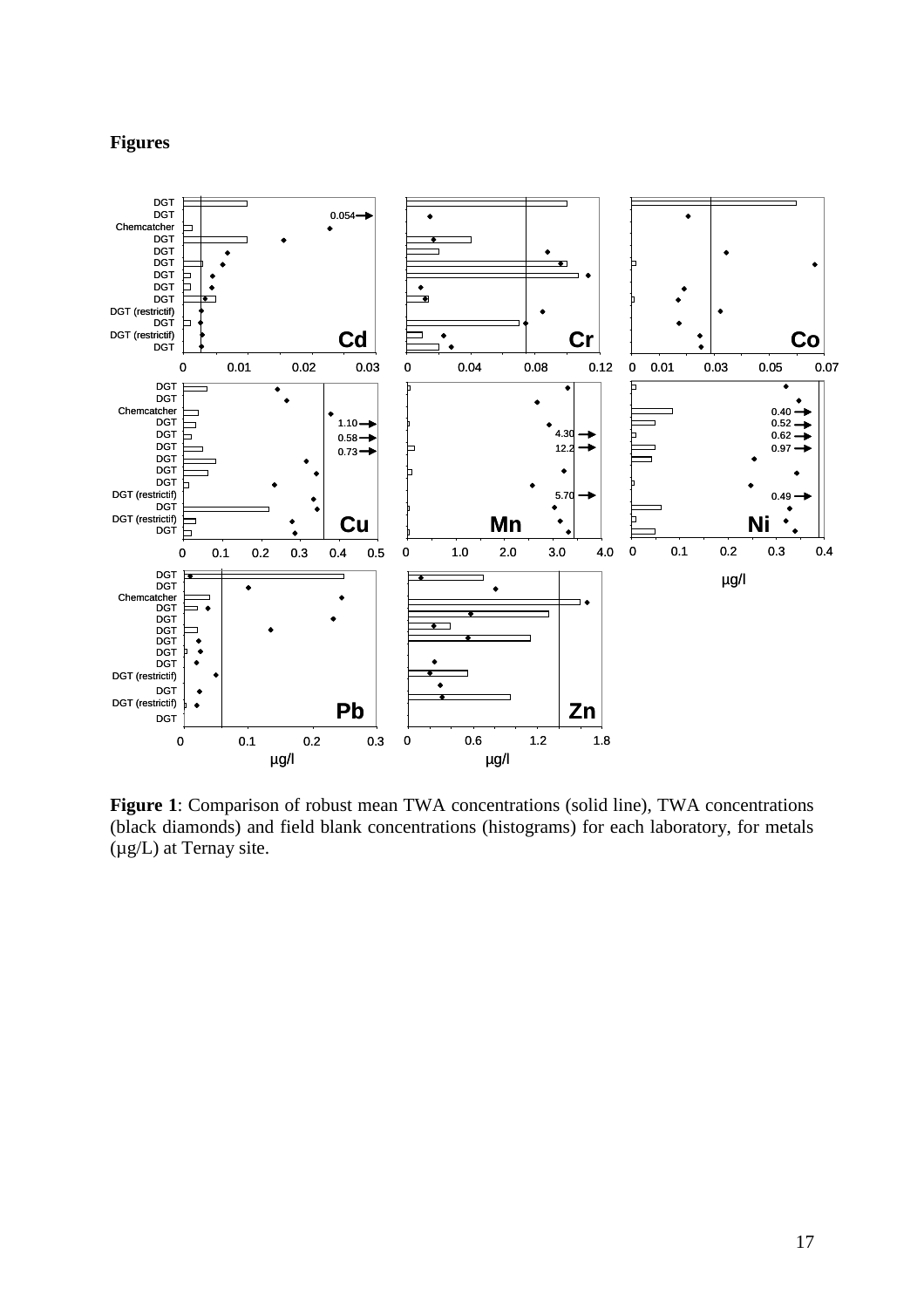



Figure 2: Classical or robust means and reproducibility standard deviations of TWA concentrations of A/ PAHs and B/ metals at Ternay, and C/ selected pesticides at Beillant.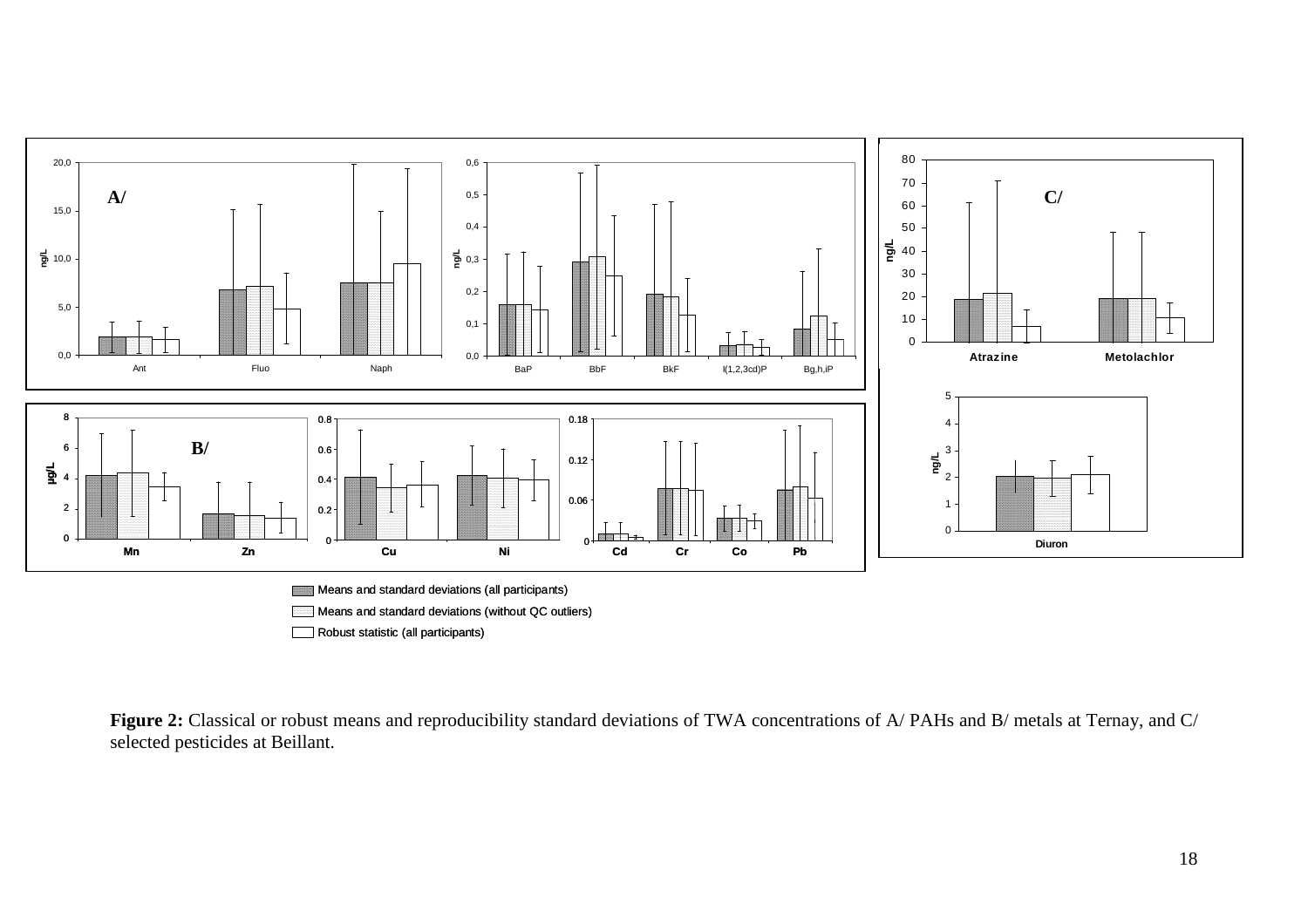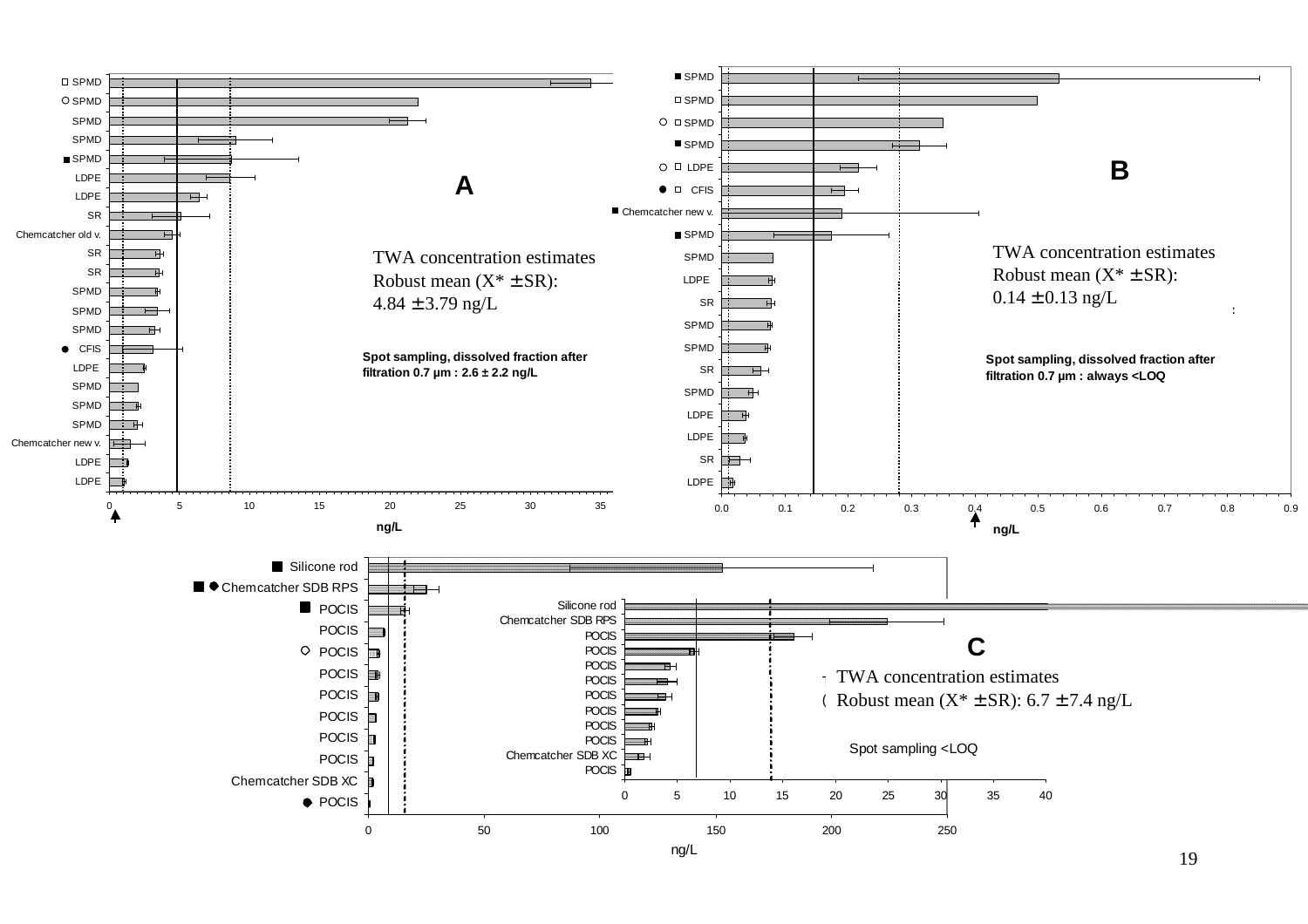

**Figure 3:** Comparison of TWA concentrations for each participant (histograms) with robust mean TWA concentration for all participants (vertical line), for 2 PAHs (A/ Fluoranthene, B/ Benzo(a)pyrene) and 2 metals (E/ Cd, F/ Pb) at Ternay and 2 pesticides (C/ Atrazine, D/ Metolachlor) at Beillant. Outliers identified by Cochran tests on QC data . outliers identified by Grubbs tests on QC data  $\circ$ , outliers identified by Cochran tests on PS data  $\blacksquare$ , Outliers identified by Grubbs tests on PS data  $\Box$ . X\*: robust mean, SR: robust reproducibility.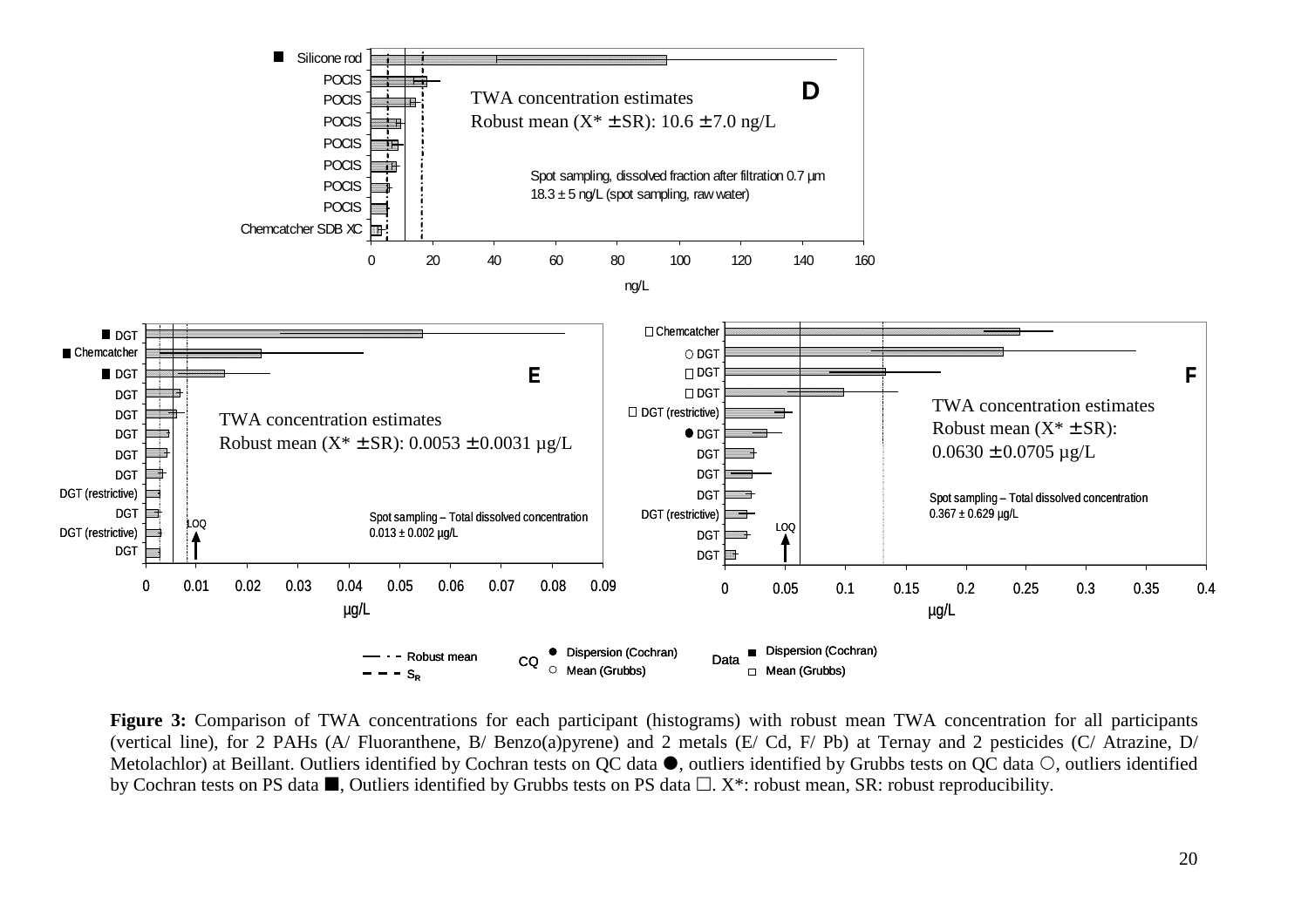

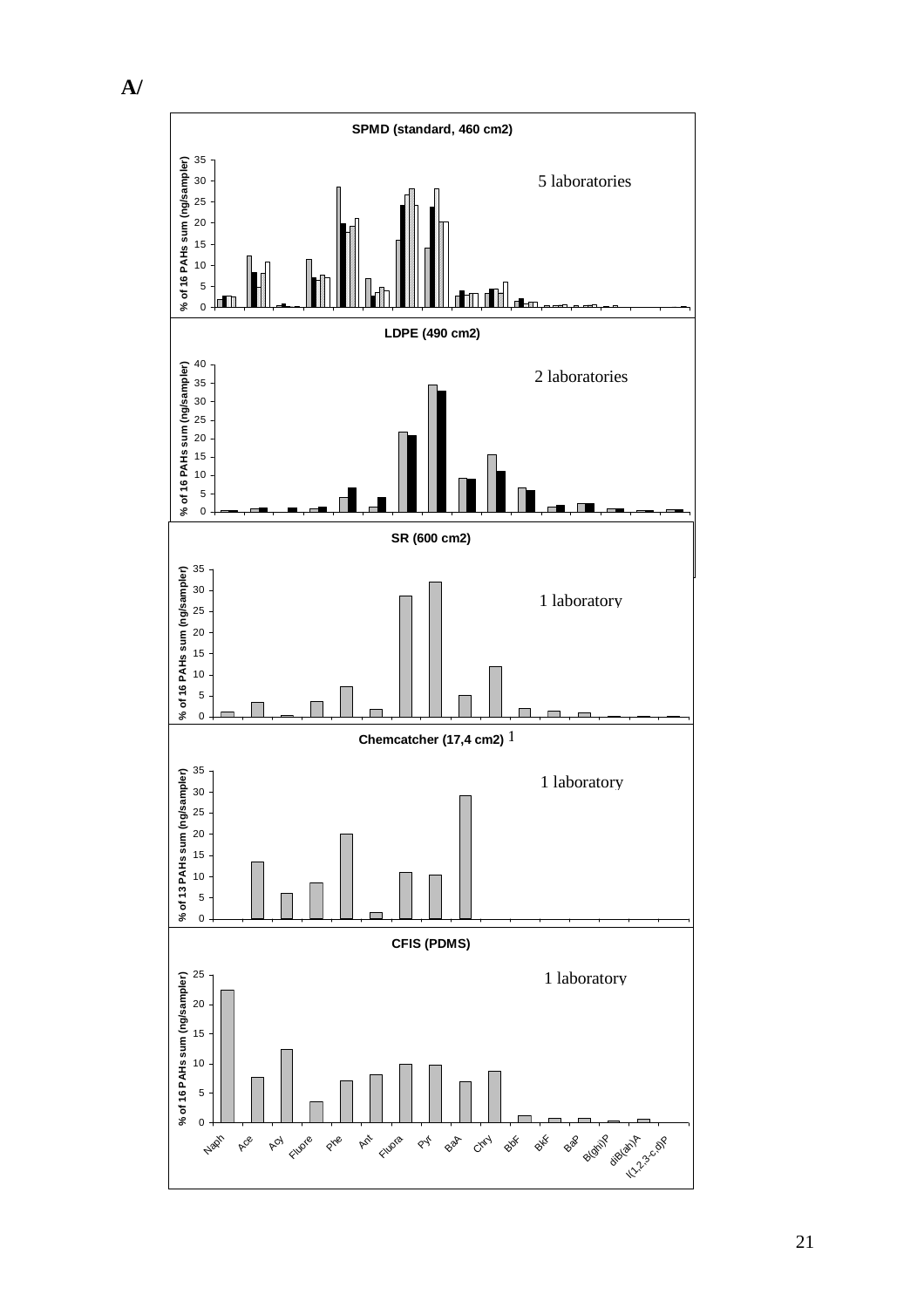

**Figure 4:** Comparison of the 16 PAHs fingerprints at Ternay for A/ 5 PSs and B/ spot sampling of bulk and dissolved water fractions.

<sup>1</sup>: For Chemcatcher, 3 PAHs were not measured, i.e. Naph, B(ghi)P, I(1,2,3-cd)P.

Naph: Naphthalene, Ace: Acenaphthene, Acy: Acenaphthylene, Fluore: Fluorene, Phe: Phenanthrene, Ant: Anthracene, Fluora: Fluoranthene, Pyr: Pyrene, BaA: Benz(a)Anthracene, Chry: Chrysene, Bbf: Benzo(b)Fluoranthene, BkF: Benzo(k)Fluoranthene, BaP: Benzo(a)Pyrene, B(ghi)P: Benzo(g,h,i)Perylene, diB(ah)A: DiBenz(a,h)Anthracene, I(1,2,3 cd)P: Indeno(1,2,3-cd)Pyrene.



Figure 5: Comparison of TWA concentrations (ng/L) for 4 participants (histograms) with robust mean TWA concentration for all participants (vertical line) for diuron at Thau; and comparison of POCIS data with or without the use of DIA-*d5* as PRC. A star is indicating a significant difference between POCIS TWA concentrations (Mann-Withney test, p=0.05). X\*: robust mean, SR: robust reproducibility.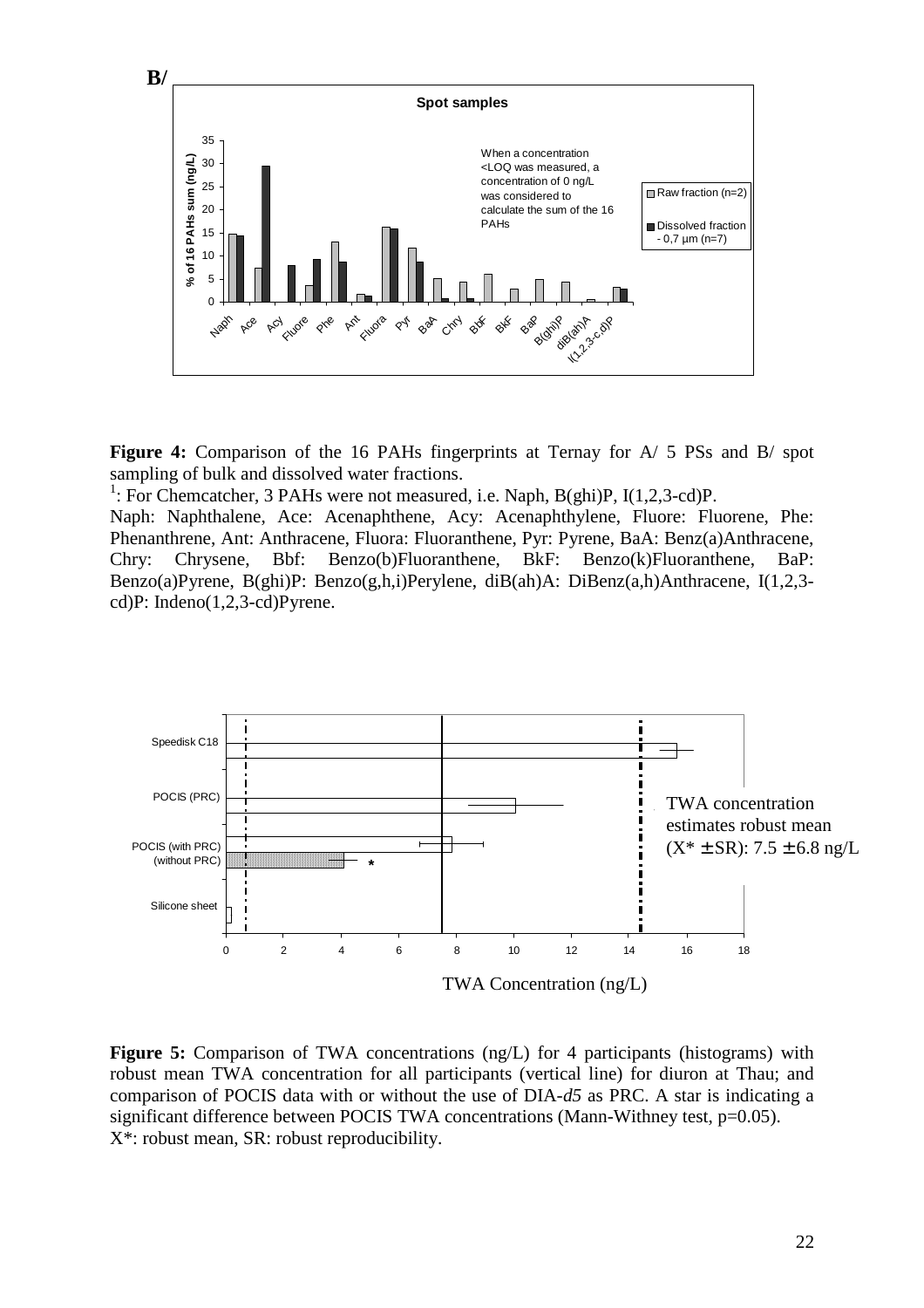**Supplementary Material:** Characteristics of the 3 exposure sites measured on spot samples.

Trials were conducted on two rivers, Charente River, Beillant, France (from 27th of May to 10th of June, pesticides) and Rhône River, Ternay, France (from 17th of June to 8th of July, metals and PAH); and at one marine site, Thau Lagoon, Hérault, France (from 27th of April to 18th of May, metals, pesticides and PAHs).

Six central laboratories were in charge of water analysis: BRGM of Orléans (HAP), Irstea/Cemagref of Bordeaux (pesticides, physico-chemical parameters in Beillant site), Irstea/Cemagref of Lyon (metals, physico-chemical parameters in Ternay site), EPOC-LPTC of Bordeaux (pesticides and PAHs in Thau site), IFREMER of Sète (physico-chemical parameters in Thau site), IFREMER of Nantes (RBE/BE/LBCM) (metals in Thau site).

|                 | <b>TERNAY</b>          |                         |                                                                                                                                                       |                  |                  |                  |                  |                 |                                                                               |                  |                |                |  |
|-----------------|------------------------|-------------------------|-------------------------------------------------------------------------------------------------------------------------------------------------------|------------------|------------------|------------------|------------------|-----------------|-------------------------------------------------------------------------------|------------------|----------------|----------------|--|
|                 | Parameter              | Unit                    | 17/06/2010                                                                                                                                            | 21/06/2010       | 24/06/2010       | 28/06/2010       | 01/07/2010       | 05/07/2010      | 08/07/2010                                                                    | Average          | Std Dev        | n.             |  |
|                 | Temperature            | $\overline{\mathbb{C}}$ | 17.3                                                                                                                                                  | 16.3             | 17.3             | 20.9             | 21.3             | 23.0            | 22.5                                                                          | 19.8             | 2.7            | $\overline{7}$ |  |
|                 | Velocity               | m/s                     | 0.148                                                                                                                                                 | 0.316            | 0.175            | 0.175            | not measured     | 0.170           | 0.317                                                                         | 0.217            | 0.078          | 6              |  |
| pH              |                        |                         | 7.8                                                                                                                                                   | 8                | 7.9              | 7.8              | 7                | 6.9             | 7.9                                                                           | 7.6              | 0.5            | $\overline{7}$ |  |
|                 | Conductimetry          | $\mu$ Sm/cm             | 370                                                                                                                                                   | 400              | 405              | 430              | 375              | 400             | 345                                                                           | 389              | 28             | $\overline{7}$ |  |
|                 | Total suspended matter | mg/L                    | 19                                                                                                                                                    | 39               | 13               | 5.8              | 9.1              | 3.5             | 8.4                                                                           | 14.0             | 12.1           | $\overline{7}$ |  |
| ТOС             |                        | mg/L                    | 2.15                                                                                                                                                  | 2.8              | 2.55             | 2.75             | 2.1              | 2.55            | 2.4                                                                           | 2.47             | 0.27           | $\overline{7}$ |  |
| <b>DOC</b>      |                        | mg/L                    | 2.15                                                                                                                                                  | 2.65             | 2.5              | 2.8              | 2.05             | 2.45            | $\overline{2.2}$                                                              | 2.4              | 0.3            | $\overline{7}$ |  |
| NH4             |                        | ma/L                    | 0.29                                                                                                                                                  | 0.13             | 0.14             | 0.2              | 0.22             | 0.26            | 0.19                                                                          | 0.20             | 0.06           | $\overline{7}$ |  |
| NO <sub>2</sub> |                        | mg/L                    | 0.11                                                                                                                                                  | 0.09             | 0.07             | 0.1              | 0.08             | 0.07            | 0.06                                                                          | 0.08             | 0.02           | $\overline{7}$ |  |
| NO <sub>3</sub> |                        | mg/L                    | 4.5                                                                                                                                                   | 6.4              | 6.5              | 7.6              | 4.8              | 6.1             | 4.2                                                                           | $\overline{5.7}$ | 1.3            | $\overline{7}$ |  |
| PO <sub>4</sub> |                        | mg/L                    | 0.19                                                                                                                                                  | 0.25             | 0.17             | 0.25             | 0.14             | 0.15            | 0.17                                                                          | 0.19             | 0.04           | $\overline{7}$ |  |
|                 | HCO <sub>3</sub>       | mg/L                    | $\frac{145}{2}$                                                                                                                                       | 165              | 170              | 180              | 160              | 165             | 140                                                                           | 161              | 14             | $\overline{7}$ |  |
| СI              |                        | mg/L                    | 19                                                                                                                                                    | 19               | $\overline{21}$  | $\overline{20}$  | $\overline{15}$  | $\overline{17}$ | $\overline{13}$                                                               | $\overline{18}$  | 3              | $\overline{7}$ |  |
| SO <sub>4</sub> |                        | mg/L                    | $\overline{37}$                                                                                                                                       | 32               | 35               | 35               | 35               | $\overline{37}$ | 39                                                                            | 36               | $\overline{2}$ | $\overline{7}$ |  |
| Ca              |                        | mg/L                    | 57                                                                                                                                                    | 58               | 63               | 67               | $\overline{58}$  | 62              | 52                                                                            | 60               | 5              | $\overline{7}$ |  |
| Mg              |                        | mg/L                    | 5.5                                                                                                                                                   | 5.4              | 5.8              | 5.6              | 5.7              | 5.5             | 5.4                                                                           | 5.6              | 0.2            | $\overline{7}$ |  |
| Νa              |                        | mg/L                    | 11                                                                                                                                                    | 14.5             | 12               | 13               | 9                | 12.5            | 8.5                                                                           | 11.5             | 2.2            | $\overline{7}$ |  |
| Κ               |                        | mg/L                    | 1.8                                                                                                                                                   | 3.7              | $\mathbf{2}$     | 2.1              | 1.4              | 1.9             | 1.4                                                                           | 2.0              | 0.8            | $\overline{7}$ |  |
|                 | Acenaphthylene         | ng/L                    | <loq< td=""><td>6.3</td><td>LOO</td><td>Contamination</td><td><math>&lt;</math>LOQ</td><td>LOO</td><td>LOO</td><td>6.3</td><td></td><td>6</td></loq<> | 6.3              | LOO              | Contamination    | $<$ LOQ          | LOO             | LOO                                                                           | 6.3              |                | 6              |  |
|                 | Acenaphthene           | ng/L                    | 0.5                                                                                                                                                   | 2.2              | LOO              | 8.4              | 5.4              | 11.6            | 0.5                                                                           | 4.8              | 4.5            | $\overline{7}$ |  |
|                 | Anthracene             | ng/L                    | LOO                                                                                                                                                   | $\overline{2}$   | LOO              | $\overline{2}$   | LOO              | 1.2             | LOO                                                                           | 1.2              |                | $\overline{7}$ |  |
|                 | Benz(a)anthracene      | ng/L                    | LOO                                                                                                                                                   | $\overline{200}$ | $<$ LOQ          | $\overline{200}$ | $<$ LOQ          | 0.4             | LOO                                                                           | 0.4              |                | $\overline{7}$ |  |
|                 | Benzo(a)pyrene         | ng/L                    | LOO                                                                                                                                                   | LOO              | $<$ LOQ          | LOO              | $<$ LOQ          | LOO             | LOO                                                                           |                  |                | $\overline{7}$ |  |
|                 | Benzo(b)fluoranthene   | ng/L                    | $\overline{2}$                                                                                                                                        | $\overline{2}$   | $\overline{200}$ | $\overline{2}$   | $\overline{2}$   | $\overline{2}$  | $\overline{200}$                                                              |                  |                | $\overline{7}$ |  |
|                 | Benzo(k)fluoranthene   | ng/L                    | $\overline{2}$                                                                                                                                        | $\overline{200}$ | $\overline{200}$ | $\overline{2}$   | $\overline{200}$ | LOO             | $\overline{200}$                                                              |                  |                | $\overline{7}$ |  |
| solved fraction | Benzo(ghi)perylene     | ng/L                    | LOO                                                                                                                                                   | LOO              | $<$ LOQ          | $<$ LOQ          | $<$ LOQ          | LOO             | LOO                                                                           |                  |                | $\overline{7}$ |  |
|                 | Indeno(1,2,3-cd)pyrene | ng/L                    | LOO                                                                                                                                                   | $\overline{2}$   | $\overline{200}$ | $\overline{2}$   | 1.1              | 1.5             | LOO                                                                           | 1.3              | 0.3            | $\overline{7}$ |  |
|                 | Chrysene               | ng/L                    | LOO                                                                                                                                                   | $\overline{200}$ | $<$ LOQ          | $\overline{2}$   | $<$ LOQ          | 0.4             | LOO                                                                           | 0.4              |                | $\overline{7}$ |  |
| ä               | Dibenz(a,h)anthracene  | ng/L                    | LOO                                                                                                                                                   | $\overline{2}$   | $\overline{200}$ | LOO              | $\overline{200}$ | $\overline{2}$  | LOO                                                                           |                  |                | $\overline{7}$ |  |
|                 | Fluoranthene           | ng/L                    | 0.5                                                                                                                                                   | 1.1              | $\overline{2}$   | 2.9              | 3.3              | 6.5             | 1.4                                                                           | 2.6              | 2.2            | $\overline{7}$ |  |
|                 | Fluorene               | nq/L                    | $\overline{200}$                                                                                                                                      | 0.8              | $\overline{2}$   | 1.5              | LOO              | 6.2             | 0.6                                                                           | 2.3              | 2.6            | $\overline{7}$ |  |
|                 | Naphthalene            | ng/L                    | LOO                                                                                                                                                   | 1.9              | 1.6              | 3.3              | Contamination    | 5.3             | LOO                                                                           | 3.0              | 1.7            | 6              |  |
|                 | Phenanthrene           | ng/L                    | $rac{1}{2}$                                                                                                                                           | $\overline{2}$   | $\overline{2}$   | 2.8              | 2.7              | 3.1             | <loq< td=""><td>2.9</td><td>0.2</td><td><math>\overline{7}</math></td></loq<> | 2.9              | 0.2            | $\overline{7}$ |  |
|                 | Pyrene                 | ng/L                    | 0.4                                                                                                                                                   | $\mathbf{1}$     | $rac{1}{2}$      | 1.6              | 1.9              | 3.1             | 0.7                                                                           | 1.5              | 1.0            | $\overline{7}$ |  |
|                 | Chromium               | $\mu q/L$               | 0.170                                                                                                                                                 | 0.149            | 0.168            |                  |                  |                 |                                                                               | 0.162            | 0.012          | 3              |  |
|                 | Mangenese              | $\mu q/L$               | 3.93                                                                                                                                                  | 2.23             | 4.67             |                  |                  |                 |                                                                               | 3.61             | 1.25           | 3              |  |
|                 | Cobalt                 | ug/L                    | 0.159                                                                                                                                                 | 0.151            | 0.166            |                  |                  |                 |                                                                               | 0.158            | 0.007          | 3              |  |
|                 | Nickel                 | $\mu q/L$               | 0.650                                                                                                                                                 | 0.680            | 0.869            |                  |                  |                 |                                                                               | 0.733            | 0.118          | $\overline{3}$ |  |
|                 | Copper                 | µg/L                    | 0.95                                                                                                                                                  | 0.99             | 1.04             |                  |                  |                 |                                                                               | 0.99             | 0.05           | $\overline{3}$ |  |
| Zinc            |                        | $\mu q/L$               | 2.42                                                                                                                                                  | 0.78             | 2.33             |                  |                  |                 |                                                                               | 1.85             | 0.92           | 3              |  |
|                 | Cadmium                | $\mu q/L$               | 0.015                                                                                                                                                 | 0.012            | 0.012            |                  |                  |                 |                                                                               | 0.013            | 0.002          | 3              |  |
| Lead            |                        | $\mu$ g/L               | 0.966                                                                                                                                                 | 0.076            | 0.060            |                  |                  |                 |                                                                               | 0.521            | 0.630          | 3              |  |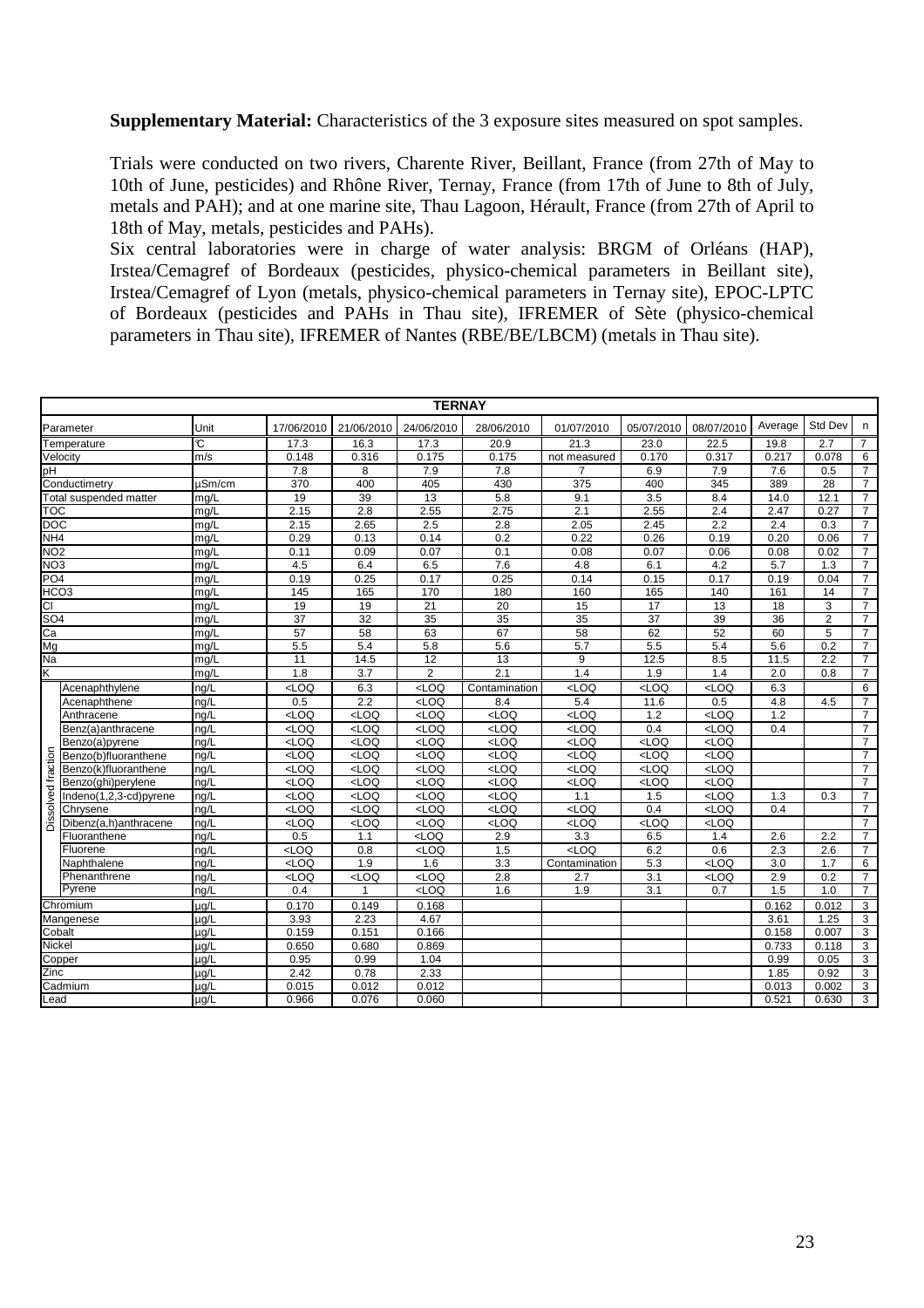|                    |                       |               |            |                                                                                                                                           | <b>BEILLANT</b>                     |            |                                                                       |               |         |                |
|--------------------|-----------------------|---------------|------------|-------------------------------------------------------------------------------------------------------------------------------------------|-------------------------------------|------------|-----------------------------------------------------------------------|---------------|---------|----------------|
| Parameter          |                       | Unit          | 27/05/2010 | 31/05/2010                                                                                                                                | 04/06/2010                          | 07/06/2010 | 10/06/2010                                                            | Average       | Std Dev | n              |
| Temperature        |                       | $\mathcal{C}$ |            |                                                                                                                                           | Measured continuously (every hours) | 19.4       | 1.1                                                                   | 335           |         |                |
| m/s<br>Velocity    |                       |               | 0.01       | N/A                                                                                                                                       | N/A                                 | N/A        | 0.02                                                                  | $0.01 - 0.02$ | N/A     | $\overline{2}$ |
| pH                 |                       |               | 8          | 8                                                                                                                                         | 8                                   | 8.1        | 7.9                                                                   | 8.0           | 0.1     | 5              |
| Conductimetry      |                       | $\mu$ Sm/cm   | 524        | 534                                                                                                                                       | 551                                 | 546        | 544                                                                   | 539.8         | 10.8    | 5              |
|                    | Tota suspended matter | mg/L          | 6.4        | 7.6                                                                                                                                       | 6                                   | 7.2        | 7.6                                                                   | 7.0           | 0.7     | 5              |
| <b>TOC</b>         |                       | mg/L          | 3.1        | 3.1                                                                                                                                       | 3.6                                 | 3.3        | 3.4                                                                   | 3.3           | 0.2     | 5              |
| <b>DOC</b>         |                       | mg/L          | 3.2        | 3                                                                                                                                         | 4.2                                 | 5.1        | 3.4                                                                   | 3.8           | 0.9     | 5              |
| NH <sub>4</sub>    |                       | mg/L          | 0.1        | 0.1                                                                                                                                       | 0.1                                 | 0.1        | 0.1                                                                   | 0.1           | 0.0     | 5              |
| NO <sub>2</sub>    |                       | mg/L          | $\Omega$   | 0.1                                                                                                                                       | 0.1                                 | 0.1        | 0.1                                                                   | 0.1           | 0.0     | 5              |
| NO <sub>3</sub>    |                       | mg/L          | 24.7       | 24.1                                                                                                                                      | 24.5                                | 25.3       | 23.6                                                                  | 24.4          | 0.6     | 5              |
| <b>NKJ</b>         |                       | mg/L          | 1.1        | 0.6                                                                                                                                       | 0.8                                 | 0.9        | 0.7                                                                   | 0.8           | 0.2     | 5              |
| PO <sub>4</sub>    |                       | mg/L          | 0.2        | 0.2                                                                                                                                       | 0.1                                 | 0.1        | 0.1                                                                   | 0.1           | 0.1     | 5              |
| СI                 |                       | mg/L          | 20.9       | 20.3                                                                                                                                      | 20.1                                | 19.7       | 20.1                                                                  | 20.2          | 0.4     | 5              |
| Ca                 |                       | mg/L          | 94.5       | 94.3                                                                                                                                      | 96.4                                | 95.7       | 95.9                                                                  | 95.4          | 0.9     | 5              |
| Mg                 |                       | mg/L          | 7.9        | 6.7                                                                                                                                       | 7.1                                 | 6.9        | 6.5                                                                   | 7.0           | 0.5     | 5              |
|                    | Acetochlor            | ng/L          | $<$ LD     | <loq< td=""><td><math>&lt;</math>LD</td><td>LOO</td><td><ld< td=""><td>N/A</td><td>N/A</td><td><math>\Omega</math></td></ld<></td></loq<> | $<$ LD                              | LOO        | <ld< td=""><td>N/A</td><td>N/A</td><td><math>\Omega</math></td></ld<> | N/A           | N/A     | $\Omega$       |
|                    | Alachlor              | ng/L          | $<$ LD     | $<$ LD                                                                                                                                    | $<$ LD                              | $<$ LD     | $<$ LD                                                                | N/A           | N/A     | 0              |
| Dissolved fraction | Atrazine              | ng/L          | LOO        | <loq< td=""><td>LOO</td><td>LOO</td><td><loq< td=""><td>N/A</td><td>N/A</td><td>0</td></loq<></td></loq<>                                 | LOO                                 | LOO        | <loq< td=""><td>N/A</td><td>N/A</td><td>0</td></loq<>                 | N/A           | N/A     | 0              |
|                    | Desethylatrazine      | ng/L          | 53.2       | 44.0                                                                                                                                      | 48.8                                | 51.4       | 48.6                                                                  | 49.2          | 3.5     | 5              |
|                    | Deisopropylatrazine   | ng/L          | 12.8       | 13.9                                                                                                                                      | 13.1                                | 13.8       | 13.2                                                                  | 13.3          | 0.5     | 5              |
|                    | Diuron                | ng/L          | $<$ LD     | $<$ LD                                                                                                                                    | $<$ LD                              | LOO        | <loq< td=""><td>N/A</td><td>N/A</td><td>0</td></loq<>                 | N/A           | N/A     | 0              |
|                    | Isoproturon           | ng/L          | LOO        | LOO                                                                                                                                       | LOO                                 | LOO        | <loq< td=""><td>N/A</td><td>N/A</td><td>0</td></loq<>                 | N/A           | N/A     | 0              |
|                    | Metalochlor           | ng/L          | 13.7       | 16.0                                                                                                                                      | 22.9                                | 14.4       | 24.6                                                                  | 18.3          | 5.0     | 5              |
|                    | Simazine              | ng/L          | LOO        | <loq< td=""><td>LOO</td><td>LOO</td><td><loq< td=""><td>N/A</td><td>N/A</td><td>0</td></loq<></td></loq<>                                 | LOO                                 | LOO        | <loq< td=""><td>N/A</td><td>N/A</td><td>0</td></loq<>                 | N/A           | N/A     | 0              |